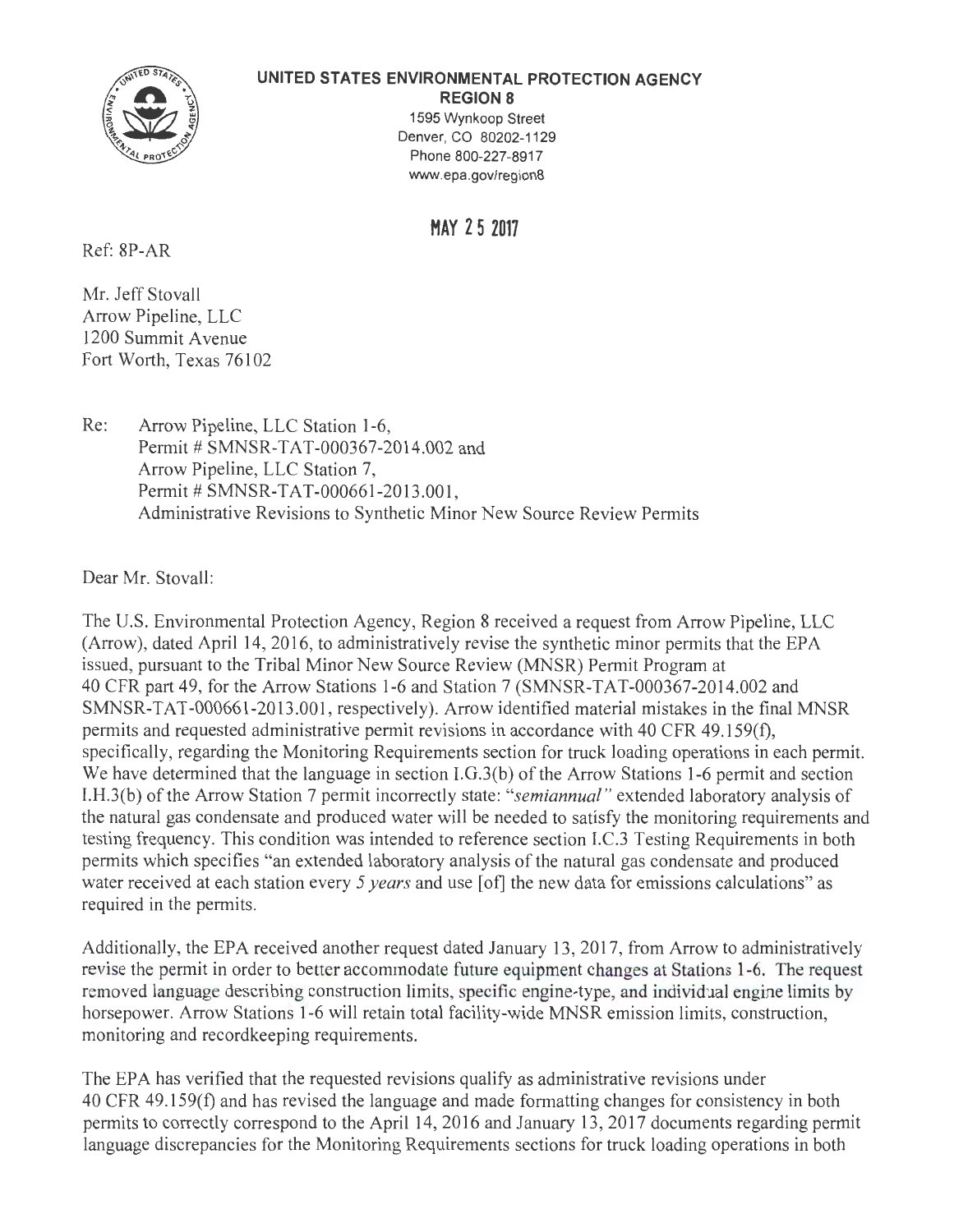permits and revisions regarding permit language for specific engine requirements in the Stations 1-6 permit, respectively. We hereby issue the enclosed final revised MNSR permits for the Arrow Station 1- 6 and Station 7 (SMNSR-TAT-000367-2017.003 and SMNSR-TAT-000661-2017.002, respectively). Administrative permit revisions are not subject to the permit application, public participation, issuance or administrative and judicial review requirements of the MNSR Permit Program.

If you have any questions concerning the enclosed final permits, please contact Colin Schwartz of my staff at (303) 312-6043.

Singerely,

Scott Jackson Acting Director Air Program

Enclosures (2)

**cc:** 

Edmund Baker, Environmental Director, Three Affiliated Tribes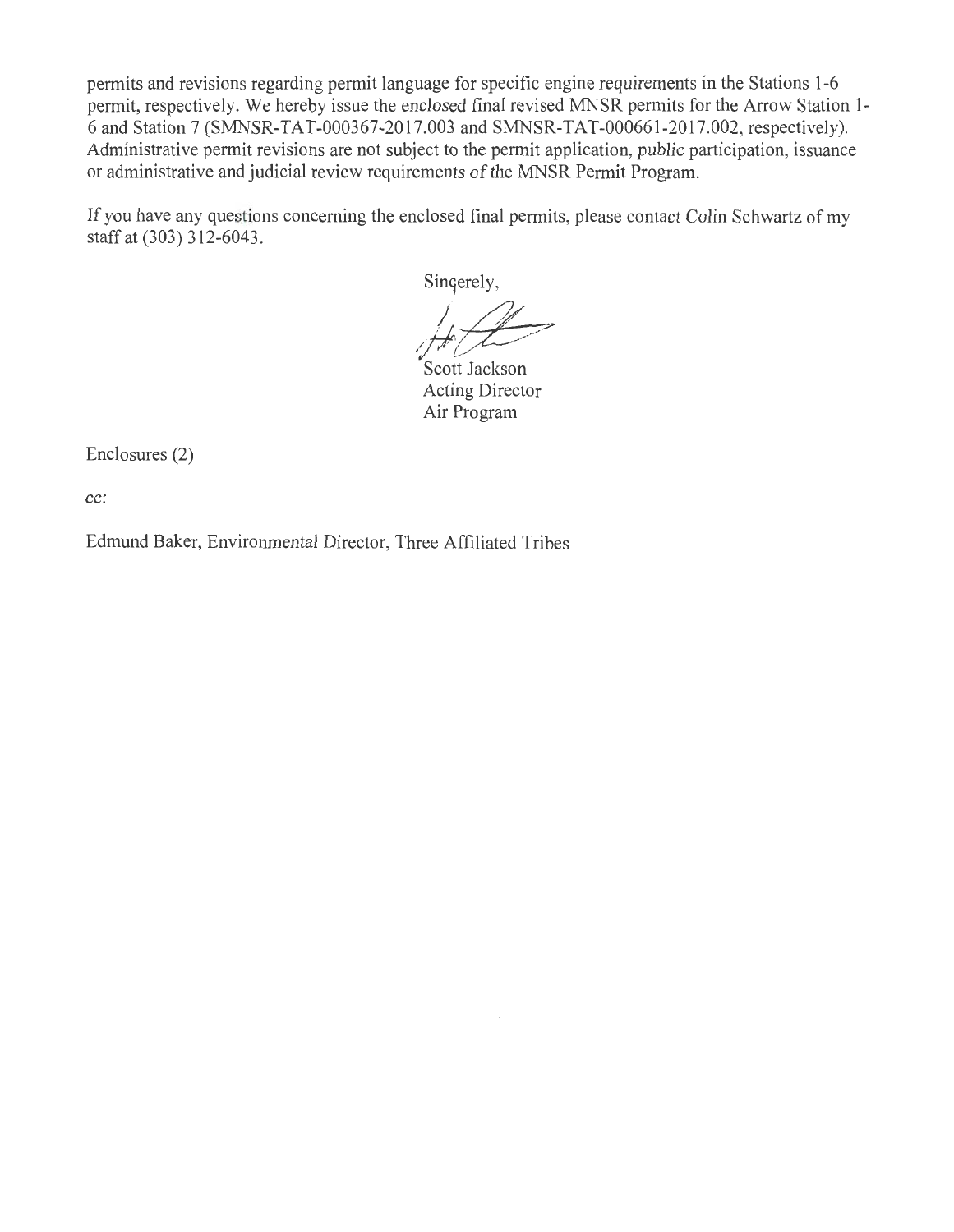

## **Air Pollution Control Synthetic Minor Source Permit to Construct**

## **40 CFR 49.151**

## **#SMNSR-TAT-000367-2017.003**

*Synthetic Minor Permit to Construct to establish emission limits to avoid the requirements of the Prevention of Significant Deterioration Permitting (PSD) Program at 40 CFR part 52 with respect to volatile organic compound (VOC), nitrogen oxide (NOx), and carbon monoxide (CO) emissions and greenhouse gas emissions (GHG, expressed as dioxide equivalent (CO2e)) and to ensure the construction of this current project remains a minor source of hazardous air pollutants (HAPs).* 

# **Permittee:**

Arrow Pipeline, LLC

# **Permitted Facility/Source:**

Arrow Pipeline Stations 1-6

Fort Berthold Indian Reservation McKenzie and Dunn County, North Dakota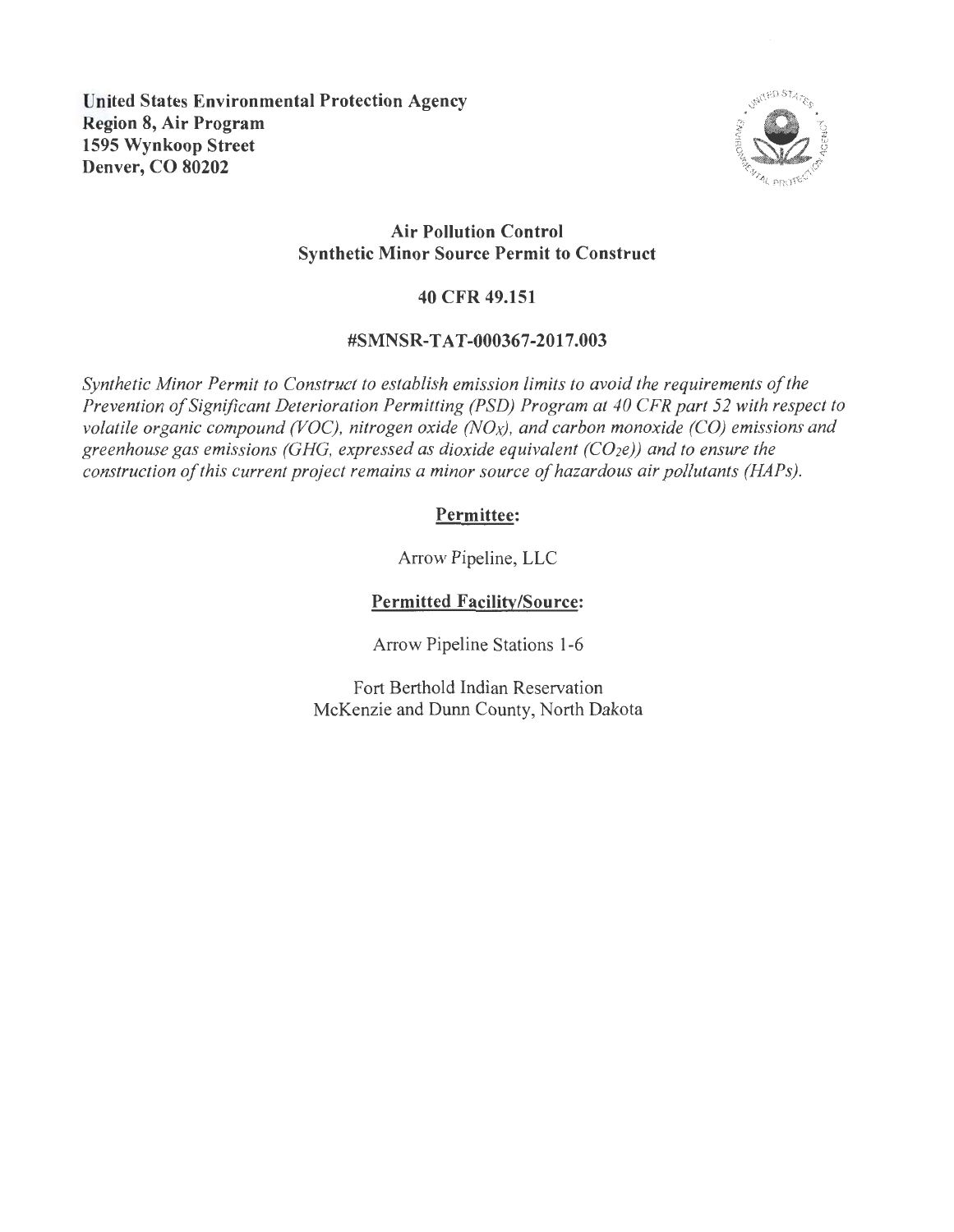### **Summary**

On February 26, 2016, the EPA issued a synthetic minor permit for the Stations 1-6 Natural Gas Gathering and Transmission facility in accordance with the requirements of the Tribal Minor New Source Review Permit Program at 40 CFR part 49 (MNSR). The operation consists of natural gas gathering from several customers in the region and transmission to a central delivery point (CDP) located outside the exterior boundaries of the Fort Berthold Indian Reservation. On April 14, 2016, the EPA received a request to administratively revise the permit, correcting a material mistake in the monitoring requirements for truck loading operations. The EPA received another request on January 13, 2017 to administratively revise the permit with regards to engine capacity, individual engines approved, and the individual emission limits by horsepower and engine type for Stations 1-6. The request still retains the same emission limits for the facility and permit modifications are not required.

The natural gas gathering will be conducted via pipelines from production wells in the area. Upon delivery to the station, the hydrocarbons will be separated into natural gas, natural gas condensate, and produced water. The natural gas condensate and produced water will be transported off-site via trucks. The natural gas will be compressed using engine driven compressors and transmitted via pipeline to the CDP.

This permit authorizes the construction of new emission sources. Based on the EPA's review of Arrow's Air Quality Impact Analysis and other available data, the EPA determined that this approval will not cause or contribute to any national ambient air quality standard (NAAQS) violations, or have potentially adverse effects on ambient air.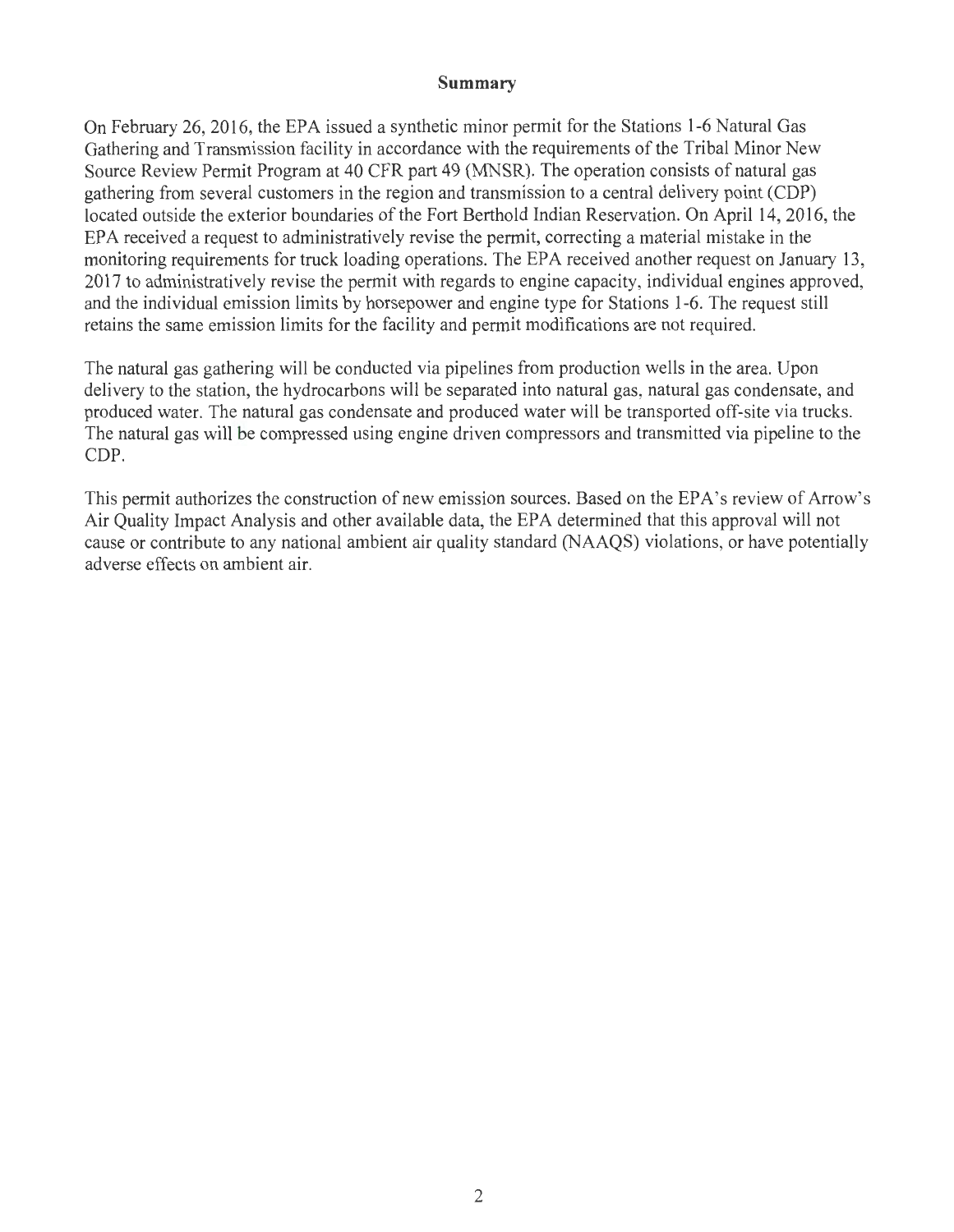# **Table of Contents**

| I.          |                                                                                 |
|-------------|---------------------------------------------------------------------------------|
| A.          |                                                                                 |
| <b>B.</b>   |                                                                                 |
| C.          |                                                                                 |
| D.          |                                                                                 |
| Е.          |                                                                                 |
| F.          |                                                                                 |
| G.          |                                                                                 |
| H.          | Requirements for Pneumatic Pumps, Pneumatic Controllers, Compressor Blowdowns20 |
| I.          |                                                                                 |
| J.          |                                                                                 |
| К.          |                                                                                 |
| L.          |                                                                                 |
| II.         |                                                                                 |
| $A_{\cdot}$ |                                                                                 |
| <b>B.</b>   |                                                                                 |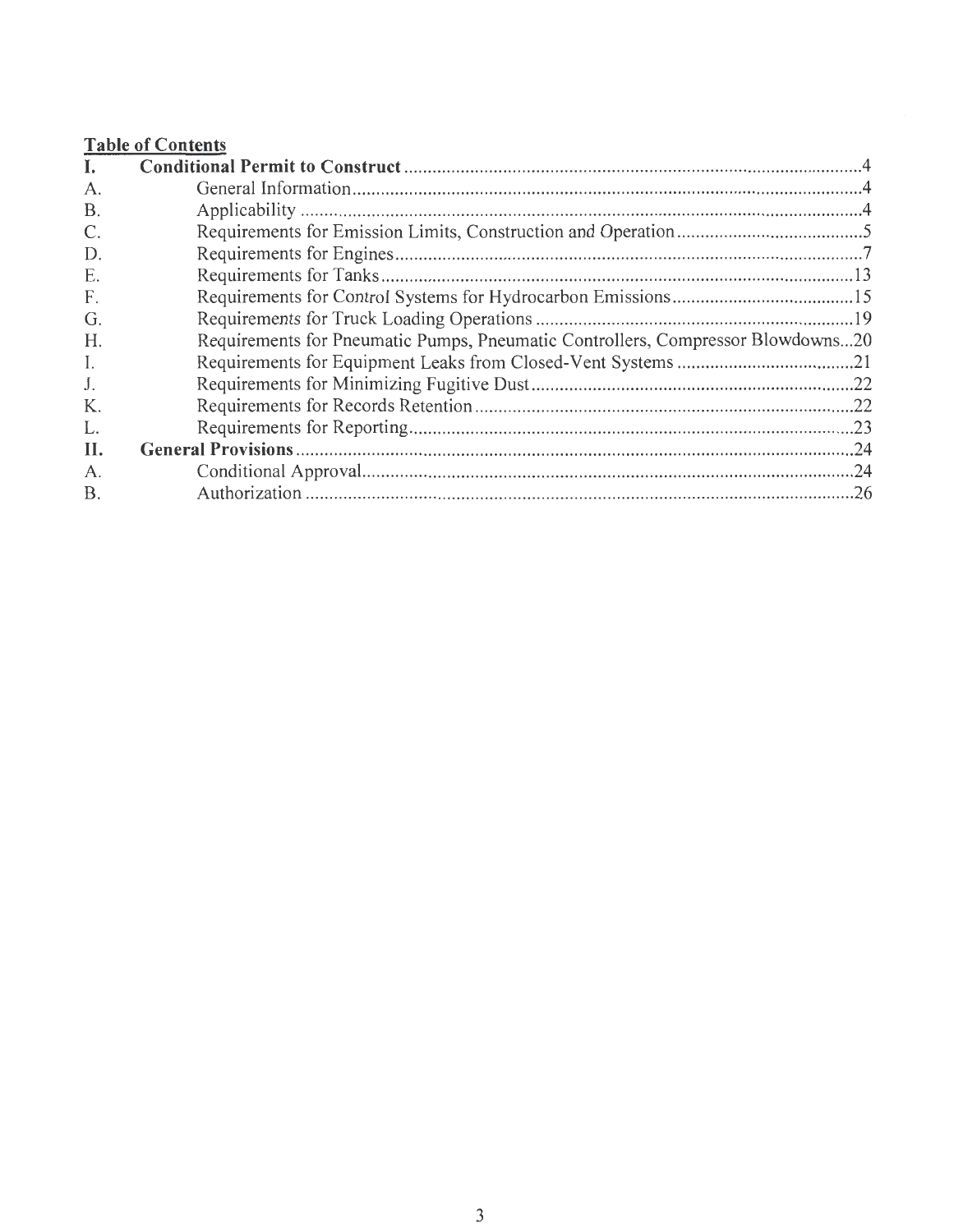## **I. Conditional Permit to Construct**

## **A. General Information**

Facility/source: Permit number: SIC Code and SIC Description:

Site Location: Fort Berthold Indian Reservation McKenzie and Dunn County, ND Arrow Pipeline Stations 1-6 SMNSR-TAT-000367-2017.003 4922 - Pipeline Transportation of Natural Gas 4612 - Crude Petroleum Pipelines

Corporate Office Location: Arrow Pipeline LLC 10702 Highway 73 Keene, ND 58847

The equipment listed in this permit shall be operated by Arrow Pipeline, LLC, at the following locations:

> Station-I - Latitude 47.759800N, Longitude -102.725922W Station-2 - Latitude 47.723781N, Longitude -102.694333W Station-3 - Latitude 47.729061N, Longitude -102.590211 W Station-4 - Latitude 47.667064N, Longitude -102.545058W Station-5 - Latitude 47.666366N, Longitude -102.72803W Station-6 - Latitude 47.730086N, Longitude -102.356544W

The locations indicated above are approximate and the final location may be within 1,200 feet of these coordinates. Any adjustment to the station locations must comply with the Endangered Species Act and National Historic Preservation Act.

# **B. Applicability**

- 1. This Federal Permit to Construct is being issued under authority of the Tribal Minor New Source Review Permit Program at 40 CFR part 49 (TMNSR).
- 2. The requirements in this permit have been created, at the Permittee's request, to establish legally and practically enforceable restrictions on VOC,  $NO<sub>X</sub>$ ,  $CO$ ,  $CO<sub>2</sub>e$ , and HAP emission limits to avoid the requirements of the PSD regulations, and major source requirements of the National Emission Standards for Hazardous Air Pollutants for Source Categories (NESHAPs) found at 40 CFR part 63 (NESHAPs).
- 3. Any conditions established for Stations 1-6 pursuant to any Conditional Permit to Construct issued under the authority of the PSD or TMNSR regulations shall continue to apply.
- 4. By issuing this permit, the EPA does not assume any risk of loss which may occur as a result of the operation of the permitted units by the Permittee, Owner, and/or Operator, if the conditions of this permit are not met by the Permittee, Owner, and/or Operator.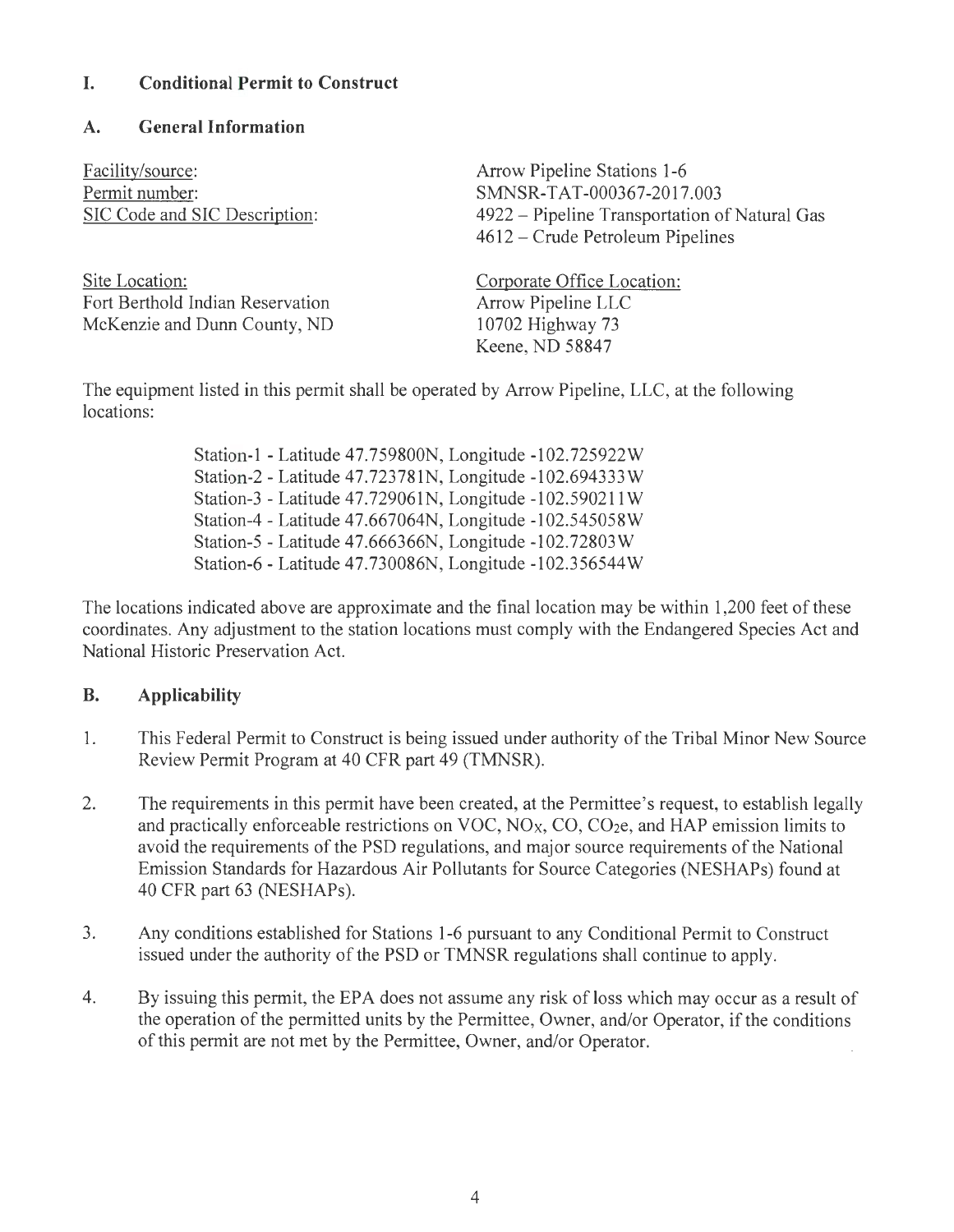# **C. Requirements for Emission Limits, Construction, and Operation**

## 1. Emission Limits

- (a) Total VOC emissions for the Stations 1-6 operation shall not exceed 245 tons during any consecutive 12-month period.
- (b) Total  $NO<sub>X</sub>$  emissions for the Stations 1-6 operation shall not exceed 245 tons during any consecutive 12-month period.
- (c) Total CO emissions for the Stations 1-6 operation shall not exceed 245 tons during any consecutive 12-month period.
- (d) Total CO2e emissions for the Stations 1-6 operation shall not exceed 98,000 tons during any consecutive 12-month period.
- (e) Total HAP emissions for the Stations 1-6 operation shall not exceed 24.5 tons during any consecutive 12-month period.
- (f) Individual HAP emissions for the Stations 1-6 operation shall not exceed 9.8 tons during any consecutive 12-month period.
- (g) Emission limits shall apply at all times, unless otherwise specified in this permit.

### 2. Construction and Operational Limits

(a) The Permittee shall only construct at the locations specified in this permit.

Each station may have a combined maximum engine capacity of up to 9,100 hp.

- (b) All engine capacities shall be based on the manufacturer's maximum site-rated hp of each engine.
- (c) The Permittee shall only install engines that are operated and controlled as specified in this permit.
- ( d) The Permittee shall only install natural gas condensate storage tanks operated and controlled as specified in this permit.
- ( e) The Permittee shall only install produced water tanks operated and controlled as specified in this permit.
- (f) All natural gas condensate, produced water, and natural gas collection, storage, and handling operations, regardless of size, shall be designed, operated and maintained by the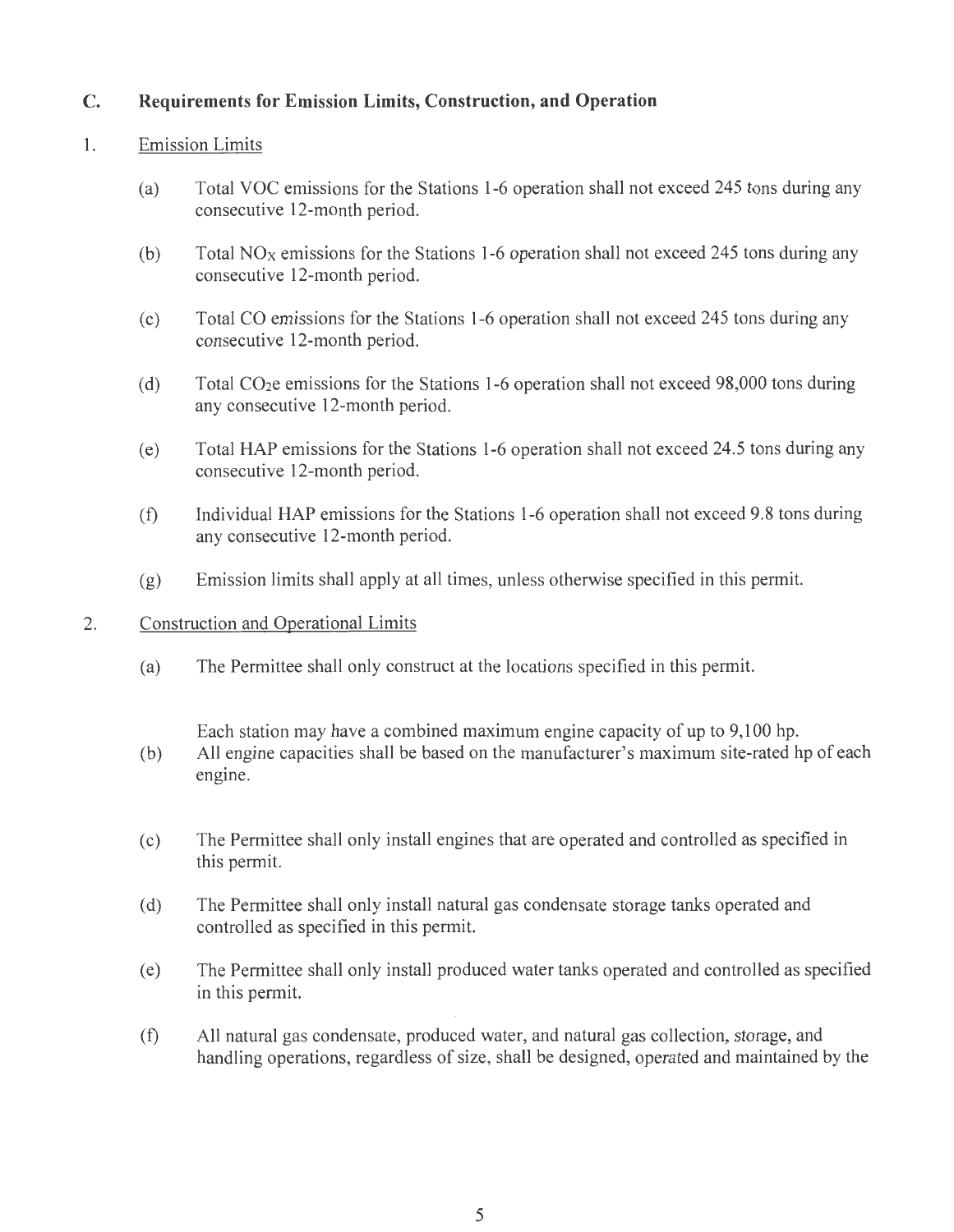Permittee so as to minimize leakage of hydrocarbon emissions to the atmosphere.

## 3. Testing Requirements

Within 1 year of the first day that operations begin at each station, the Permittee shall obtain an extended laboratory analysis of the natural gas condensate and produced water received at each station to confirm the accuracy of the emissions estimates provided in the application for this permit. Thereafter, the Permittee shall obtain an extended laboratory analysis of the natural gas condensate and produced water received at each station every 5 years and use the new data for emissions calculations required in this permit.

#### 4. Monitoring Requirements

- (a) The Permittee shall monitor the maximum engine capacity at each station upon commencement of operations, at the end of each calendar year, and any time an engine is installed, moved or replaced. All engine capacities shall be based on the maximum siterated hp of each engine.
- (b) The Permittee shall measure the throughput volume of produced water and natural gas condensate processed through the station as specified in this permit.
- (c) The Permittee shall calculate, at the end of each calendar month, the total VOC,  $NO<sub>X</sub>$ , CO, CO2e, and HAP emissions for the Stations 1-6 operation, beginning with the first calendar month that permitted operations commence. Prior to 12 full months of operation, the Permittee shall, at the end of each month, add the emissions for that month to the calculated emissions for all previous months since operations commenced and record the total. Thereafter, the Permittee shall, at the end of each month, add the emissions for that month to the calculated emissions for the preceding 11 months and calculate a new 12 month total.
- ( d) Emissions from all controlled and uncontrolled emission sources shall be included in the monthly and consecutive 12-month calculations, including, but not limited to: the natural gas condensate storage tanks; produced water storage tanks; truck loadout operations; natural gas condensate, produced water, and natural gas system receivers; fuel gas coalescers; slug catchers; filter separators; pig launchers and receivers; pneumatic pumps; pneumatic controls; compressor blowdowns; engines; equipment leaks; enclosed combustors; utility flares; or any other EPA-approved control device.
- (e) Emissions from each approved emitting unit shall be calculated by the Permittee as specified in this permit.
- (f) Where sufficient to meet the monitoring requirements of this permit, the Permittee may use a Supervisory Control and Data Acquisition (SCADA) system to monitor the needed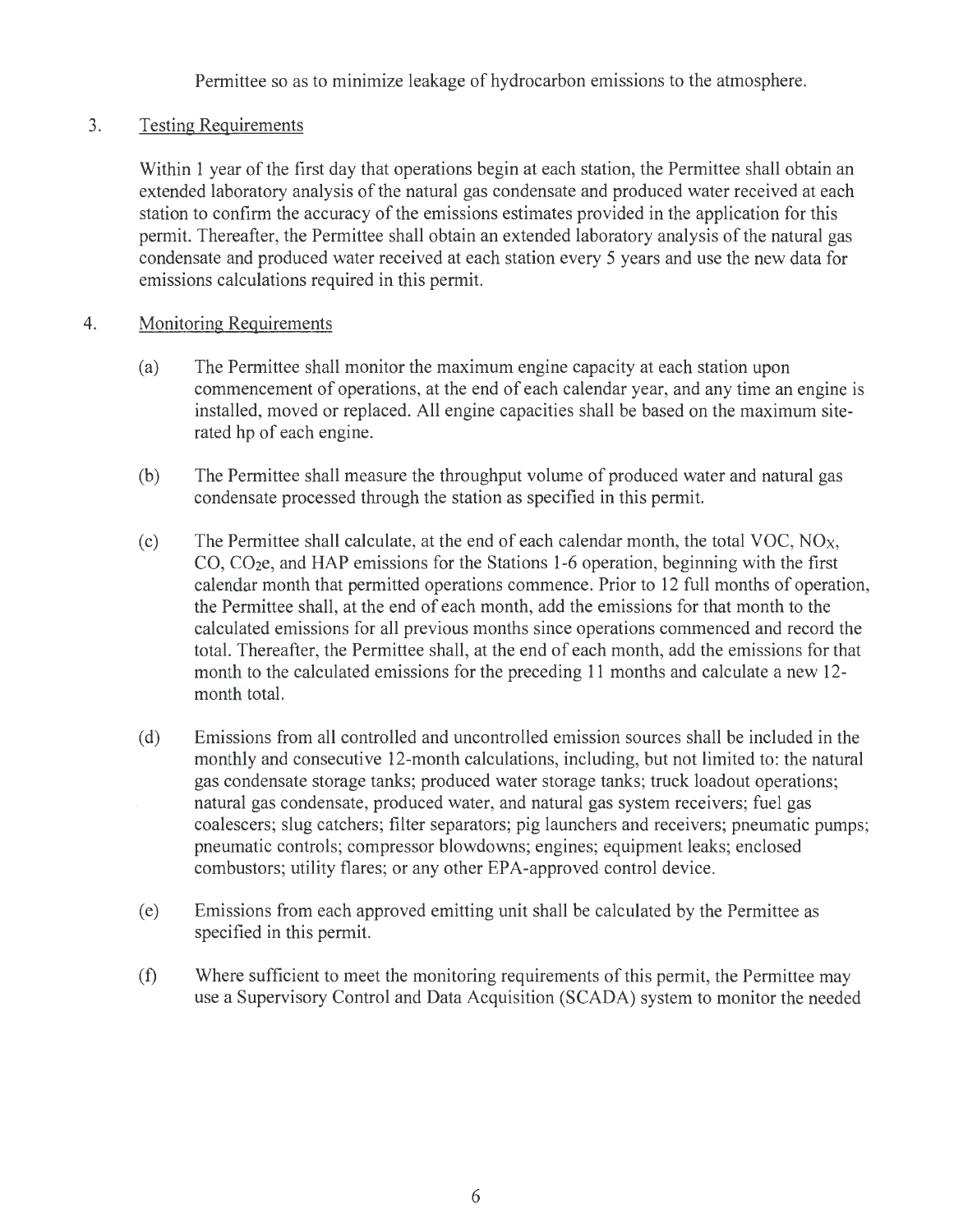data in this permit.

- (g) Alternative monitoring methods may be used by the Permittee upon EPA approval.
- 5. Recordkeeping Requirements
	- (a) The Permittee shall maintain a record of the location of each engine at each station upon commencement of operations and any time an engine is installed, moved or replaced. The records shall include the type of engine (i.e., 4-stroke rich-bum, 4-stroke lean-bum), and maximum hp rating.
	- (b) The Permittee shall maintain a record of the location of the natural gas condensate storage tanks and produced water storage tanks upon commencement of operations and any time a natural gas condensate storage tank or produced water storage tank is installed, moved or replaced. The records shall include the type and size of the tank.
	- (c) The Permittee shall maintain a record of the monthly and consecutive 12-month barrels of natural gas condensate received at each station.
	- (d) The Permittee shall maintain a record of the total monthly and consecutive 12-month barrels of natural gas condensate received by the Stations 1-6 operation.
	- (e) The Permittee shall maintain a record of the monthly and consecutive 12-month total VOC,  $NO<sub>X</sub>$ , CO, CO<sub>2</sub>e, and HAP emissions, in tons per year (tpy), for the Stations 1-6 operation.
	- (f) The Permittee shall maintain a record of the results of each extended laboratory analysis of the natural gas condensate and produced water received at each station.
	- (g) The Permittee shall maintain a record of all input parameters and calculations used to determine the monthly emissions from all controlled and uncontrolled emission sources.
	- (h) The Permittee shall maintain a record of all deviations from the requirements of this permit.
	- (i) Where sufficient to meet all the recordkeeping requirements of this permit, the Permittee may use a SCADA system to record the needed data in this permit.
	- (i) Alternative methods of recordkeeping may be used by the Permittee upon EPA approval.

# **D. Requirements for Engines**

- 1. Emission Limits
	- (a) Emissions from each natural gas-fired lean-bum engine shall not exceed the following: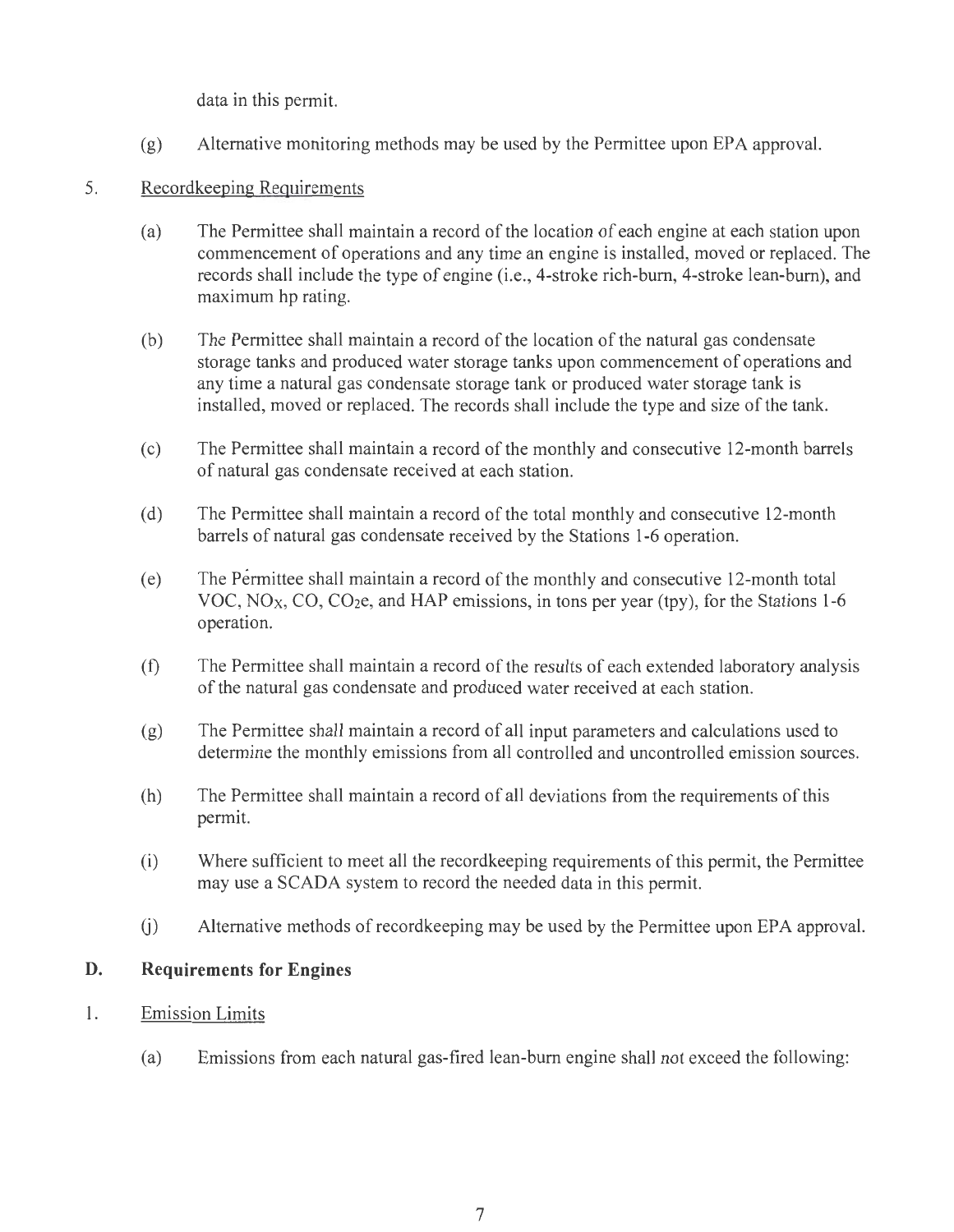- (i)  $NO_X$ : 2.0 grams/horse power-hour (g/hp-hr);
- (ii) CO: 1.3 g/hp-hr;
- (iii) VOC:  $0.3$  g/hp-hr; and
- (iv) Formaldehyde ( $CH<sub>2</sub>O$ ): 0.2 g/hp-hr.
- (b) Emissions from each natural gas-fired rich-bum engine shall not exceed the following:
	- (i)  $NO<sub>X</sub>: 1.0 g/hp-hr$ ;
	- (ii) CO: 2.0 g/hp-hr;
	- (iii)  $VOC: 0.7 g/hp-hr$ ; and
	- (iv) CH2O: 0.1 g/hp-hr.
	- 2. Construction and Operational Requirements
- (a) The Permittee shall ensure that rich burn engines are equipped with a catalytic control system capable of reducing uncontrolled emissions, at the maximum operating rate (90% to 110% of the maximum engine capacity at site elevation), as follows:
	- (i)  $NO_X: 95\%;$
	- (ii) CO: 90%;
	- (iii)  $VOC: 80\%$ ; and<br>(iv)  $CH<sub>2</sub>O: 90\%$ .
	- CH<sub>2</sub>O: 90%.
- (b) The Permittee shall install temperature sensing devices (e.g. , thermocouple or resistance temperature detectors) before the catalytic control system on each engine in order to continuously monitor the exhaust temperature to the inlet of the catalyst bed. Each temperature sensing device shall be calibrated and operated by the Permittee according to manufacturer specifications.
- (c) The engine exhaust temperature at the inlet to each catalyst bed shall be maintained at all times the engines operate with an inlet temperature of at least 700 °F and no more than 1,250 °F and in accordance with manufacturer specifications.
- ( d) If the exhaust temperature at the inlet to the catalyst bed deviates from the ranges required by this permit, then the Permittee shall take the following actions:
	- (i) Immediately upon determining a deviation of the inlet temperature, corrective action shall be taken on that engine to assess performance problems and/or tuning issues and the catalytic control system shall be inspected for possible damage and problems affecting catalyst effectiveness (including, but not limited to, plugging, fouling, destruction, or poisoning of the catalyst bed). Investigation may include monitoring of  $NO<sub>X</sub>$ , CO, VOC, and/or CH<sub>2</sub>O emissions to ensure the catalytic control system is functioning, and testing the temperature sensing devices.
	- (ii) If the problem can be corrected by following the engine and/or the catalytic control system manufacturer recommended procedures (or equivalent procedures provided they bring the inlet temperature to the catalyst bed back within the acceptable temperature range), then the Permittee shall correct the problem within 24 hours of inspecting the engine and catalyst control system.
	- (iii) If the problem cannot be corrected using the manufacturer's recommended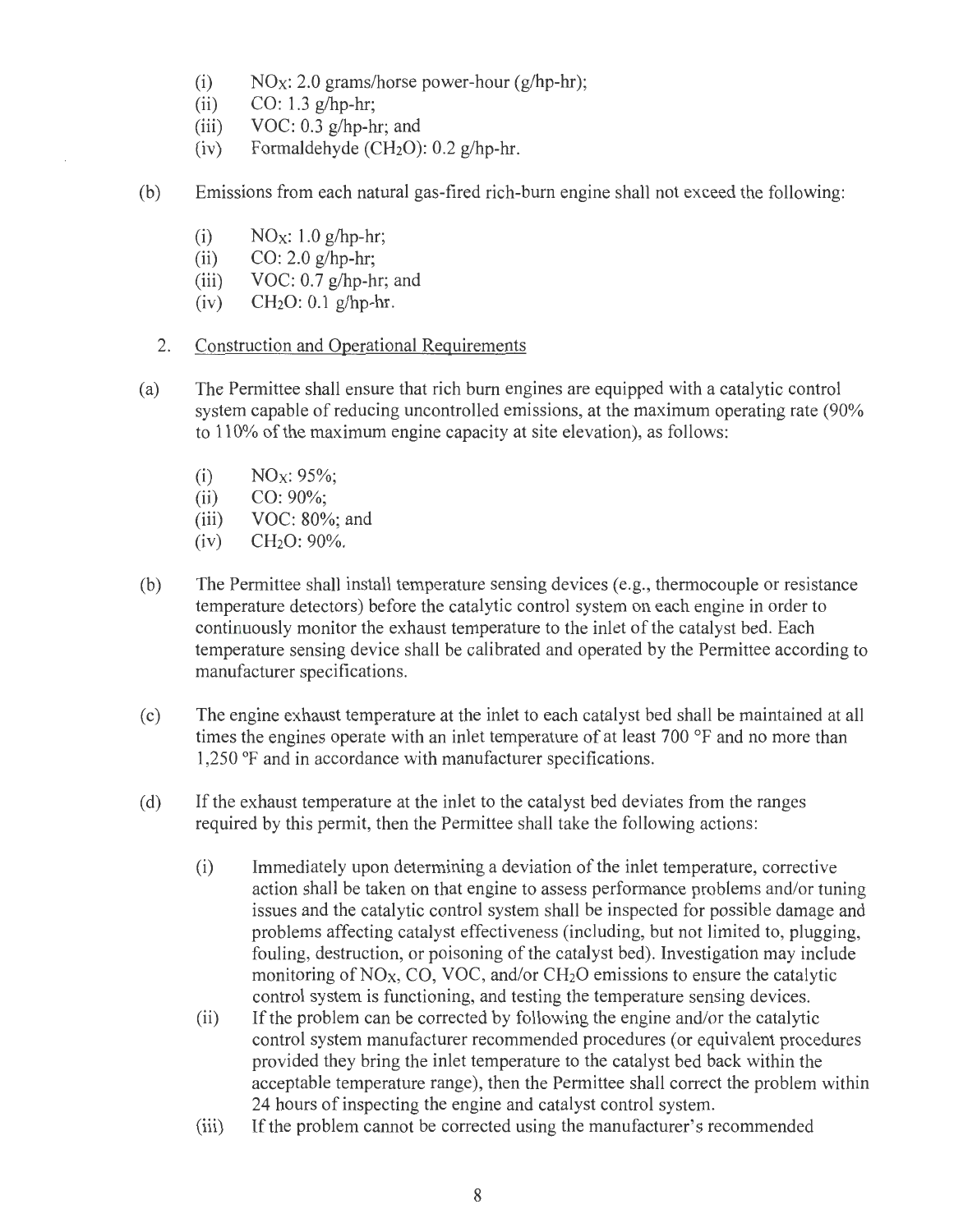procedures, then the affected engine shall cease operating immediately and shall not be returned to routine service until the inlet temperature to the catalyst bed is measured and found to be within the acceptable temperature range for that engine. Corrective action may include removal and cleaning of the catalyst according to manufacturer methods, replacement of the catalyst, or replacement of the catalytic control system.

- (iv) The Permittee's completion of any or all of these actions shall not constitute, nor qualify as, an exemption from any other emission limits in this permit.
- ( e) The Permittee shall monitor the pressure drop across each catalyst bed during normal operations on a monthly basis.
- (f) During operation the pressure drop across the catalyst bed on each engine shall be maintained to within two (2) inches of water from the baseline pressure drop reading taken during the most recent performance test.
- (g) If the pressure drop exceeds two (2) inches of water from the baseline pressure drop reading taken during the most recent performance test, then the following actions shall be taken by the Permittee:
	- (i) Immediately upon determining a deviation of the pressure drop, corrective action shall be taken to assess performance problems for possible damage and problems affecting catalytic control systems effectiveness (including, but not limited to, plugging, fouling, destruction, or poisoning of the catalyst in the catalyst bed). Investigation may include monitoring of  $NO<sub>X</sub>$ , CO, VOC, and/or CH<sub>2</sub>O emissions to ensure the catalytic control system is functioning, and testing the pressure transducers. If the cause is determined to be the catalyst, then the catalyst shall be inspected and cleaned or replaced, if necessary.
	- (ii) If the problem can be corrected by following the engine and/or the catalytic control system's manufacturer recommended procedures, or equivalent procedures provided they bring the pressure drop across the catalyst bed back to within two (2) inches of water from the baseline pressure drop reading taken during the most recent performance test, then the Permittee shall correct the problem within 24 hours of inspecting the catalytic control system.
	- (iii) If the problem cannot be corrected using manufacturer recommended procedures, then the affected engine shall cease operating immediately and shall not be returned to routine service until the pressure drop across the catalyst bed is measured and found to be within the acceptable pressure drop range. Corrective action may include removal and cleaning of the catalyst according to manufacturer methods, replacement of the catalyst, or replacement of the catalytic control system.
	- (iv) The Permittee's completion of any or all of these actions shall not constitute, nor qualify as, an exemption from any other emission limits in this permit.
- (h) The Permittee shall only fire the engines covered by this permit with natural gas, except that propane may be used as an alternative fuel solely during emergency operations for a maximum of 100 hours in any consecutive 12-month period.
- (i) The Permittee shall follow, for each engine and any respective catalytic control system,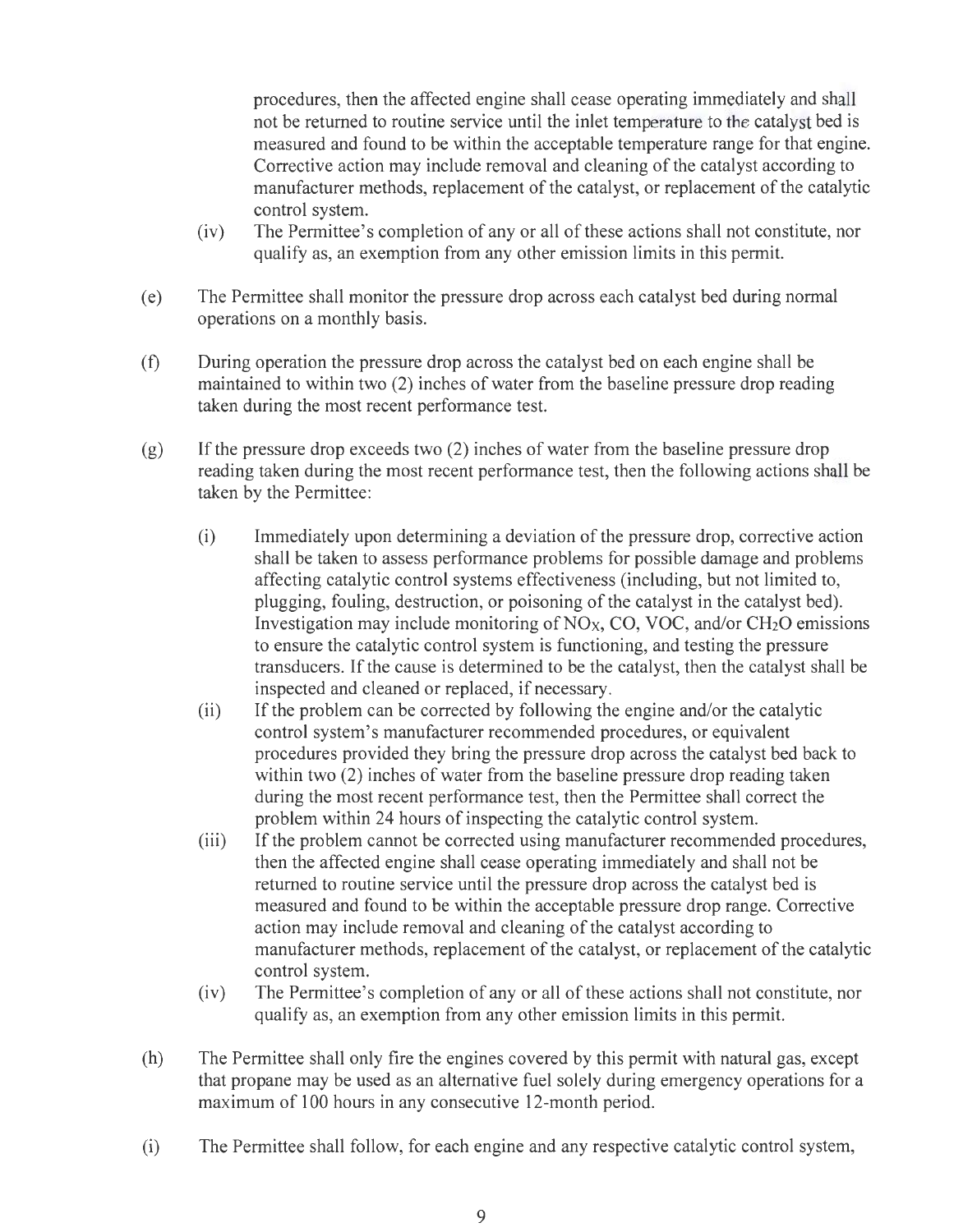manufacturer recommended maintenance schedules and procedures to ensure optimum performance of each engine and its respective catalytic control system.

- U) The Permittee may overhaul or replace an existing permitted engine with an engine of the same hp rating, and configured to operate in the same manner as the engine being replaced. Any emission limits, requirements, control technologies, testing or other provisions that apply to the permitted engines that are replaced shall also apply to the replacement engines.
- (k) The Permittee may resume operation without the catalytic control system during an engine "break-in" period, not to exceed 5 days, for overhauled and replacement engines.
- 3. Testing Requirements
	- (a) Performance tests shall be conducted on each engine for measuring  $NO<sub>X</sub>$ , CO, VOC, and CH2O emissions to demonstrate compliance with each emission limit. The performance tests shall be conducted in accordance with appropriate reference methods specified in 40 CPR part 63, appendix A and 40 CPR part 60, appendix A. The Permittee may submit to the EPA a written request for approval of an alternate test method, but shall only use that alternate test method after obtaining approval from the EPA.
		- (i) The initial performance test shall be conducted within 90 calendar days of startup of an engine.
		- (ii) Subsequent performance tests for  $CH<sub>2</sub>O$  emissions shall be performed every calendar year.
		- (iii) Performance tests for  $NO<sub>X</sub>$ , CO, and VOC, and CH<sub>2</sub>O emissions shall be conducted within 90 calendar days of startup of all overhauled engines, replacement engines, catalyst replacement, and engines restarted after correction of a deviation of the temperature to the inlet of the catalyst or pressure drop across the catalyst that resulted in a required shut down according to this permit.
	- (b) The Permittee shall not perform engine tuning or make any adjustments to engine settings, catalytic control system settings, or processes or operational parameters the day of the engine testing or during the engine testing for the purpose of passing a performance test. Any such tuning or adjustments may result in a determination by the EPA that the test is invalid. The Permittee shall record the reason for and result of any adjustments made on the day of or during any performance test. Artificially increasing an engine load to meet testing requirements is not considered engine tuning or adjustments.
	- (c) All performance tests performed for  $NO<sub>X</sub>$ , CO, VOC, and CH<sub>2</sub>O emissions shall meet the following requirements:
		- (i) The pressure drop across each catalyst and the inlet temperature to the catalyst shall both be measured during all performance tests.
		- (ii) All tests for CO and  $NO<sub>X</sub>$  emissions shall be performed simultaneously.
		- (iii) All tests shall be performed at maximum operating rate (90% to 110% of the maximum engine capacity at site elevation). The Permittee may submit to the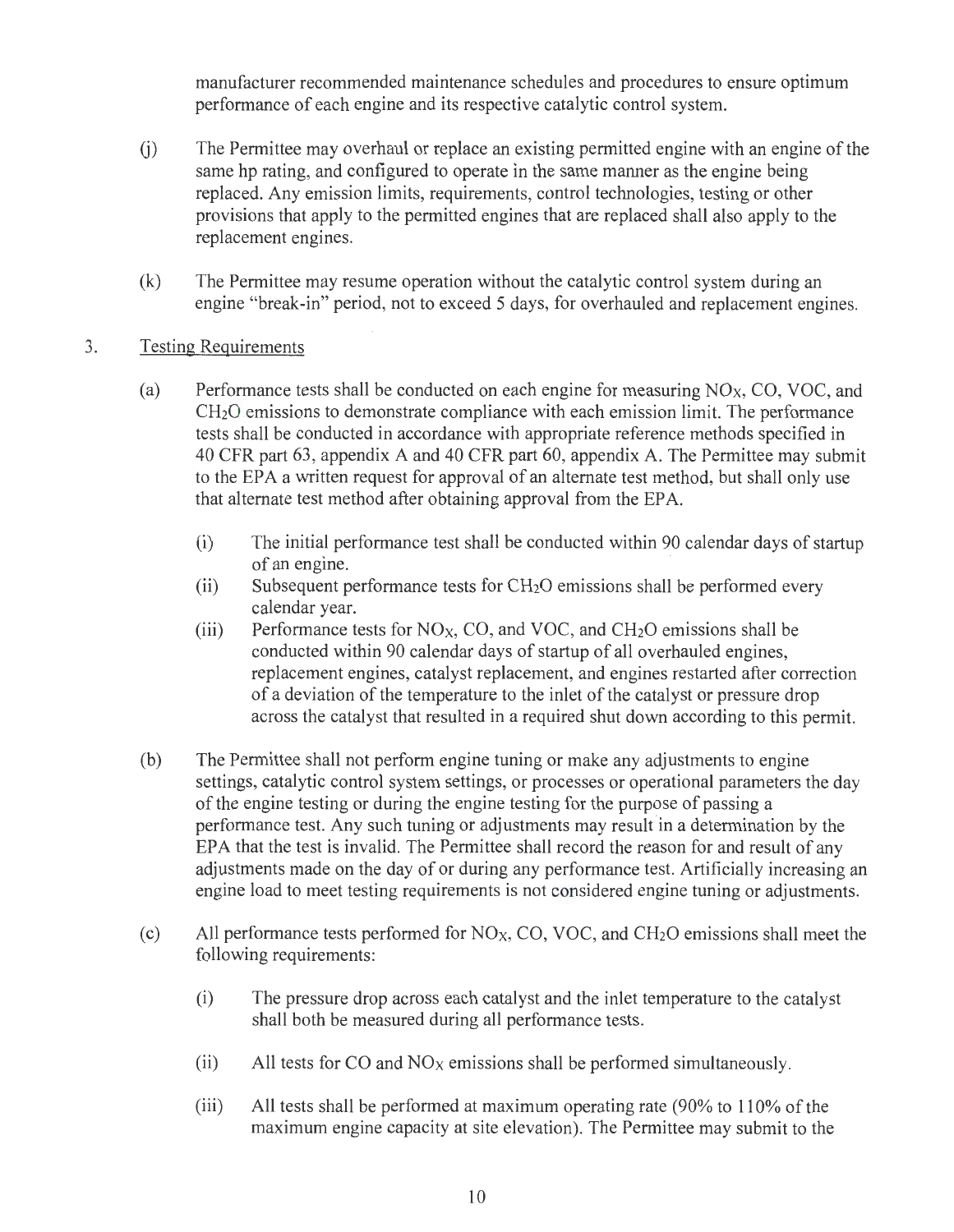EPA a written request for approval of an alternate load level for testing, but shall only test at that alternate load level after obtaining approval from the EPA.

- (iv) During each test run, data shall be collected on all parameters necessary to document how emissions were measured or calculated (such as test run length, minimum sample volume, volumetric flow rate, moisture and oxygen corrections, etc.).
- (v) Each test shall consist of at least three I-hour or longer valid test runs. Emission results shall be reported as the arithmetic average of all valid test runs and shall be in terms of the emission limits.
- (vi) Performance test plans for  $NO<sub>X</sub>$ , CO, VOC, and CH<sub>2</sub>O shall be submitted to the EPA for approval 60 calendar days prior to the date the test is planned. The plans shall include and address the following elements:
	- $(A)$  Purpose of the test;
	- $(B)$  Engines and catalytic control systems to be tested;
	- $(C)$  Expected engine operating rate(s) during test;
	- (D) Schedule/dates for the test;
	- $(E)$  Sampling and analysis procedures (sampling locations, test methods, laboratory identification);
	- $(F)$  Quality assurance plan (calibration procedures and frequency, sample recovery and field documentation, chain of custody procedures); and
	- $(G)$  Data processing and reporting (description of data handling and quality control procedures, report content).
- ( d) The Permittee shall notify the EPA in writing at least 30 calendar days prior to scheduled performance testing.
- ( e) If a permitted engine is not operating, the Permittee does not need to start up the engine solely to conduct a performance test. The performance test requirements apply when the facility begins operating again.

## 4. Monitoring Requirements

- (a) The Permittee shall measure  $NO<sub>X</sub>$ , CO, and VOC emissions from each engine at least quarterly, and every time the catalyst is changed out, to demonstrate compliance with each engine's emission limits. To meet this requirement, the Permittee shall:
	- (i) Measure NOx, CO, and VOC emissions using a portable analyzer and a monitoring protocol approved by the EPA.
	- (ii) Submit the analyzer specifications and monitoring protocol to the EPA for approval at least 45 calendar days prior to the date of initial portable analyzer monitoring.
	- (iii) Commence monitoring for  $NO<sub>X</sub>$ , CO, and VOC emissions during the first calendar quarter following the submittal of the initial performance test results for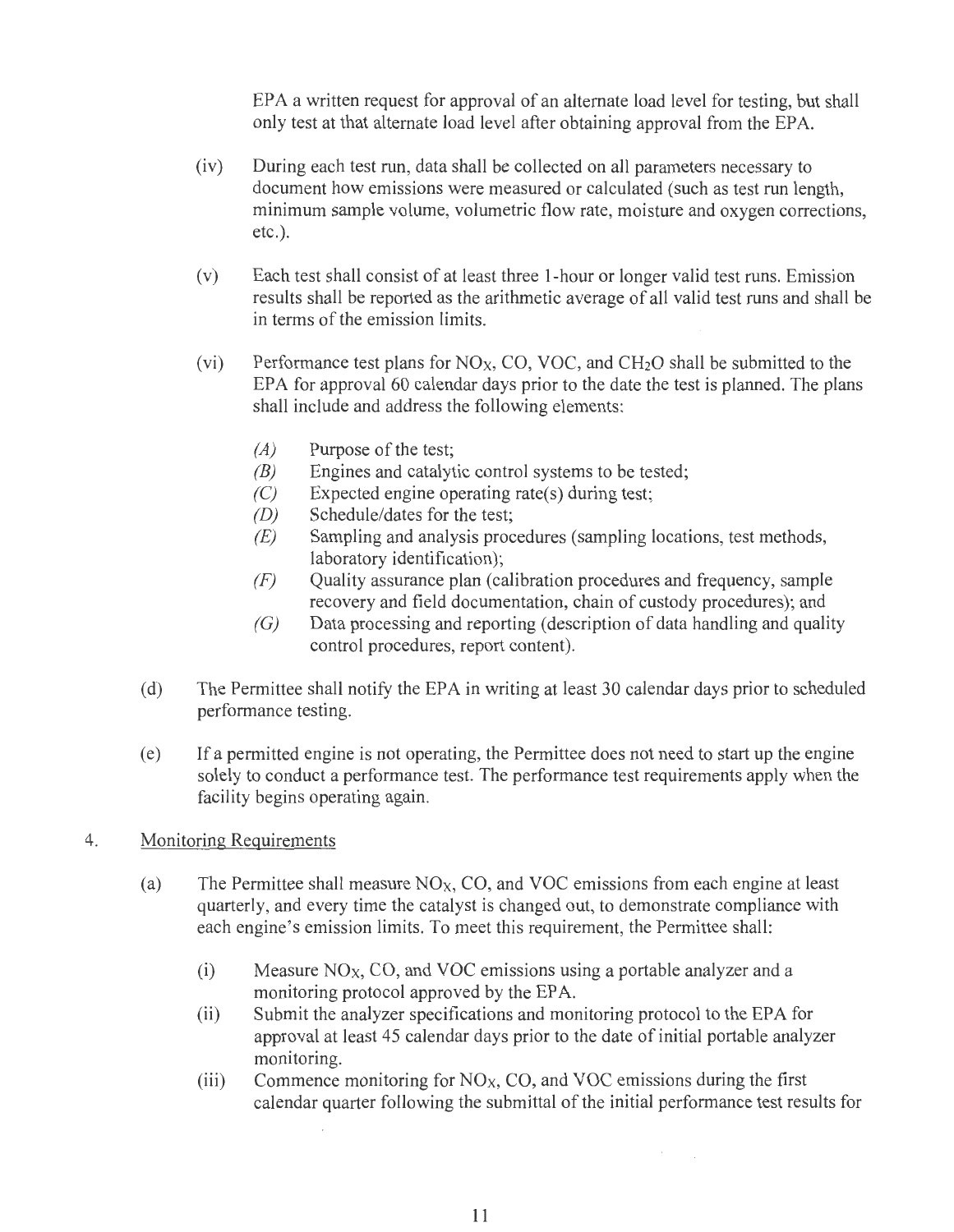NOx, CO, and VOC emissions to the EPA.

- (b) For any one (1) engine: If the results of two (2) consecutive quarterly portable analyzer measurements are less than 80% of the CO emission limit, the required test frequency shall change from quarterly to semi-annual. If the results of two (2) consecutive semiannual portable analyzer measurements are less than 80% of the CO emission limit, the required monitoring frequency shall change from semi-annual to annual. If the results of any single portable analyzer measurement are more than 80% of the CO emission limit, the required test frequency shall change back to quarterly.
- (c) For any one (1) engine: If the results of two (2) consecutive quarterly portable analyzer measurements are less than  $80\%$  of the NO<sub>X</sub> emission limit, the required test frequency shall change from quarterly to semi-annual. If the results of two (2) consecutive semiannual portable analyzer measurements are less than  $80\%$  of the NO<sub>X</sub> emission limit, the required monitoring frequency shall change from semi-annual to annual. If results of any single portable analyzer measurement are more than 80% of the NOx emission limit, the required test frequency shall change back to quarterly.
- (d) For any one (1) engine: If the results of two (2) consecutive quarterly portable analyzer measurements are less than 80% of the VOC emission limit, the required test frequency shall change from quarterly to semi-annual. If the results of two (2) consecutive semiannual portable analyzer measurements are less than 80% of the VOC emission limits, the required monitoring frequency shall change from semi-annual to annual. If the results of any single portable analyzer measurement are more than 80% of the VOC emission limit, the required test frequency shall change back to quarterly.
- (e) The Permittee shall not perform engine tuning or make any adjustments to engine settings, catalytic control system settings, processes or operational parameters immediately prior to the engine testing or during the engine testing. Any such tuning or adjustments may result in a determination by the EPA that the test is invalid.
- (f) Engine emissions shall be calculated based on the following:
	- (i) The most recent performance test or portable analyzer results;
	- (ii) The greenhouse gas emission factors provided in 40 CFR part 98 subpart C, Tables C-1 and C-2, for the combustion of natural gas;
	- (iii) The maximum site-rated hp of each engine; and
	- (iv) Assuming full-time operation of 8,760 hours per year for each engine.

#### 5. Recordkeeping Requirements

- (a) Records shall be kept of manufacturer specifications for each engine, catalytic control system, temperature sensing device, and pressure measuring device.
- (b) Records shall be kept of all calibration and maintenance conducted in accordance with manufacturer recommendations for each engine, catalytic control system, temperature sensing device, and pressure measuring device.
- ( c) Records shall be kept of all temperature measurements required in this permit, as well as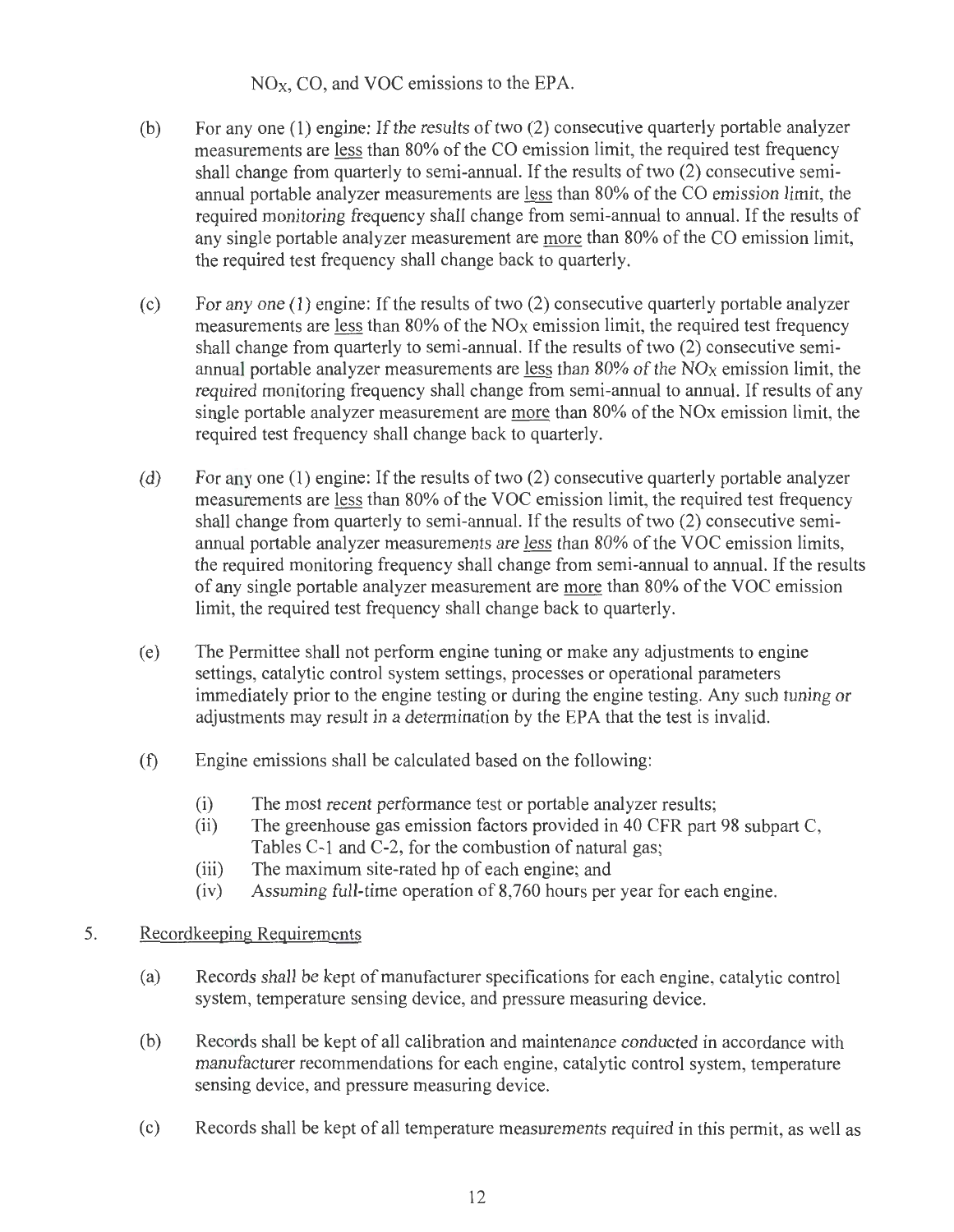a description of any corrective actions taken pursuant to this permit.

- ( d) Records shall be kept of all pressure drop measurements required in this permit, as well as a description of any corrective actions taken pursuant to this permit.
- ( e) Records shall be kept of all required testing and monitoring in this permit. The records shall include the following:
	- (i) The date, place, and time of sampling or measurements;
	- (ii) The date(s) analyses were performed;
	- (iii) The company or entity that performed the analyses;
	- (iv) The analytical techniques or methods used;
	- (v) The results of such analyses or measurements; and
	- (vi) The operating conditions as existing at the time of sampling or measurement.
- (f) Records shall be kept of all catalytic control system replacements or repairs, engine overhauls and engine replacements.
- (g) Records shall be kept of each overhauled or replaced engine "break-in" period, pursuant to the requirements of this permit.
- (h) Records shall be kept of each time an engine is shut down due to a deviation in the inlet temperature to the catalyst or pressure drop across a catalyst. The Permittee shall include in the record the cause of the problem, the corrective action taken, and the timeframe for bringing the pressure drop and inlet temperature range into compliance.
- (i) Records shall be kept of the VOC,  $NO<sub>X</sub>$ , CO, CO<sub>2</sub>e, and CH<sub>2</sub>O emission calculations for each engine.
- (i) Records shall be kept that are sufficient to demonstrate that the fuel for the engines are natural gas or propane for a maximum of 100 hours per year per engine when natural gas is unavailable. Records of propane use shall include the total hours used in each consecutive 12-month period.

# **E. Requirements for Tanks**

- 1 . All natural gas condensate storage tanks and produced water storage tanks are covered by this permit.
- 2. The Permittee shall follow, for each tank, manufacturer recommended maintenance schedule and operating procedures to ensure good air pollution control practices for minimizing emissions.
- 3. The Permittee shall install, maintain, and operate each tank such that all the emission limits in this permit will be met.
- 4. The Permittee shall limit the tank emissions using one or more of the following techniques:
	- (a) Route all working, breathing, and flashing losses through a closed-vent system to an operating system designed to recover and inject the emissions into a natural gas gathering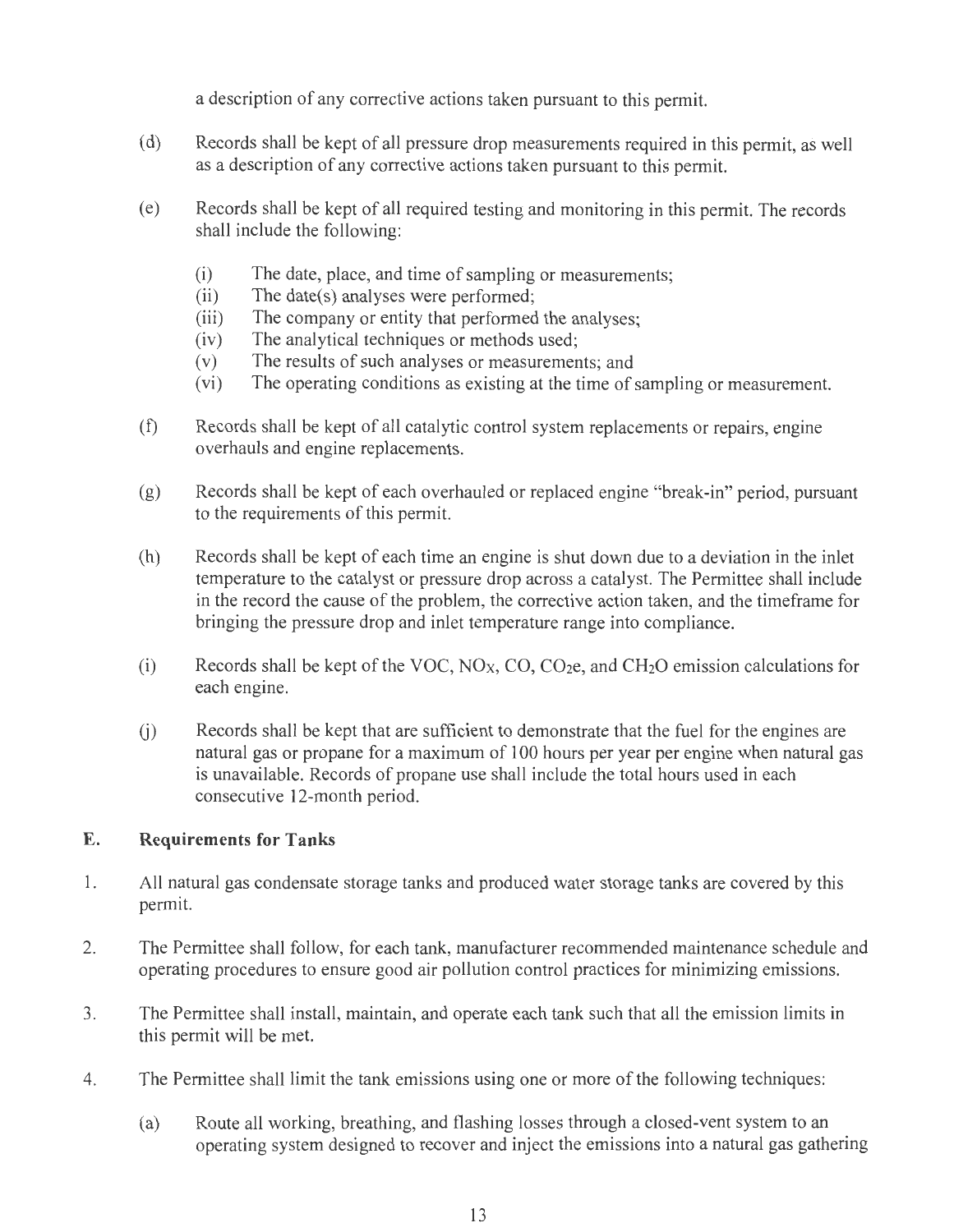pipeline system for sale or other beneficial purpose; and/or

- (b) Route all working, breathing, and flashing losses through a closed-vent system to a control device as specified in this permit.
- 5. Covers: The Permittee shall equip all openings on each tank with a cover to ensure that all hydrocarbon emissions are efficiently being routed through a closed-vent system to a natural gas pipeline system for sale or other beneficial purpose and/or a control device as specified in this permit.
	- (a) The Permittee shall ensure that each cover and all openings on the cover (e.g., access hatches, sampling ports, pressure relief valves, and gauge wells) form a continuous impermeable barrier over the entire surface area of the tanks.
	- (b) Each cover opening shall be secured in a closed, sealed position (e.g., covered by a gasketed lid or cap) whenever material is in a tank on which the cover is installed except during those times when it is necessary to use an opening as follows:
		- (i) To add material to, or remove material from the tank (this includes openings necessary to equalize or balance the internal pressure of the tank following changes in the level of the material in the tank);
		- (ii) To inspect or sample the material in the tank; or
		- (iii) To inspect, maintain, repair, or replace equipment located inside the tank.
	- ( c) Each thief hatch cover shall be weighted and properly seated.
	- ( d) Pressure relief valves shall be set to release at a pressure that will ensure that all hydrocarbon emissions are routed through the closed-vent system to a natural gas pipeline system for sale or other beneficial purpose and/or a control device as specified in this permit under normal operating conditions.

#### 6. Monitoring Requirements

- (a) The Permittee shall perform quarterly visual inspections of tank thief hatches, covers, seals, pressure relief valves, and closed vent systems to ensure proper condition and functioning, and repair any damaged equipment. The quarterly inspections shall be performed while the tanks are being filled.
- (b) The Permittee shall perform quarterly visual inspections of the peak pressure and vacuum values in each closed vent system and control device of each tank as specified in this permit to ensure that the pressure and vacuum relief set-points are not being exceeded in a way that has resulted, or may result, in venting and possible damage to equipment. The quarterly inspections shall be performed while the tanks are being filled.
- (c) The Permittee shall calculate the VOC, CO2e, and HAP emissions from each tank. The VOC and HAP emissions at each station shall be determined using: the measured monthly volume of produced water and natural gas condensate routed to the tanks; the most recent extended laboratory analysis of the produced water and natural gas condensate entering the station as required in this permit; E&P Tanks V2.0 and/or EPA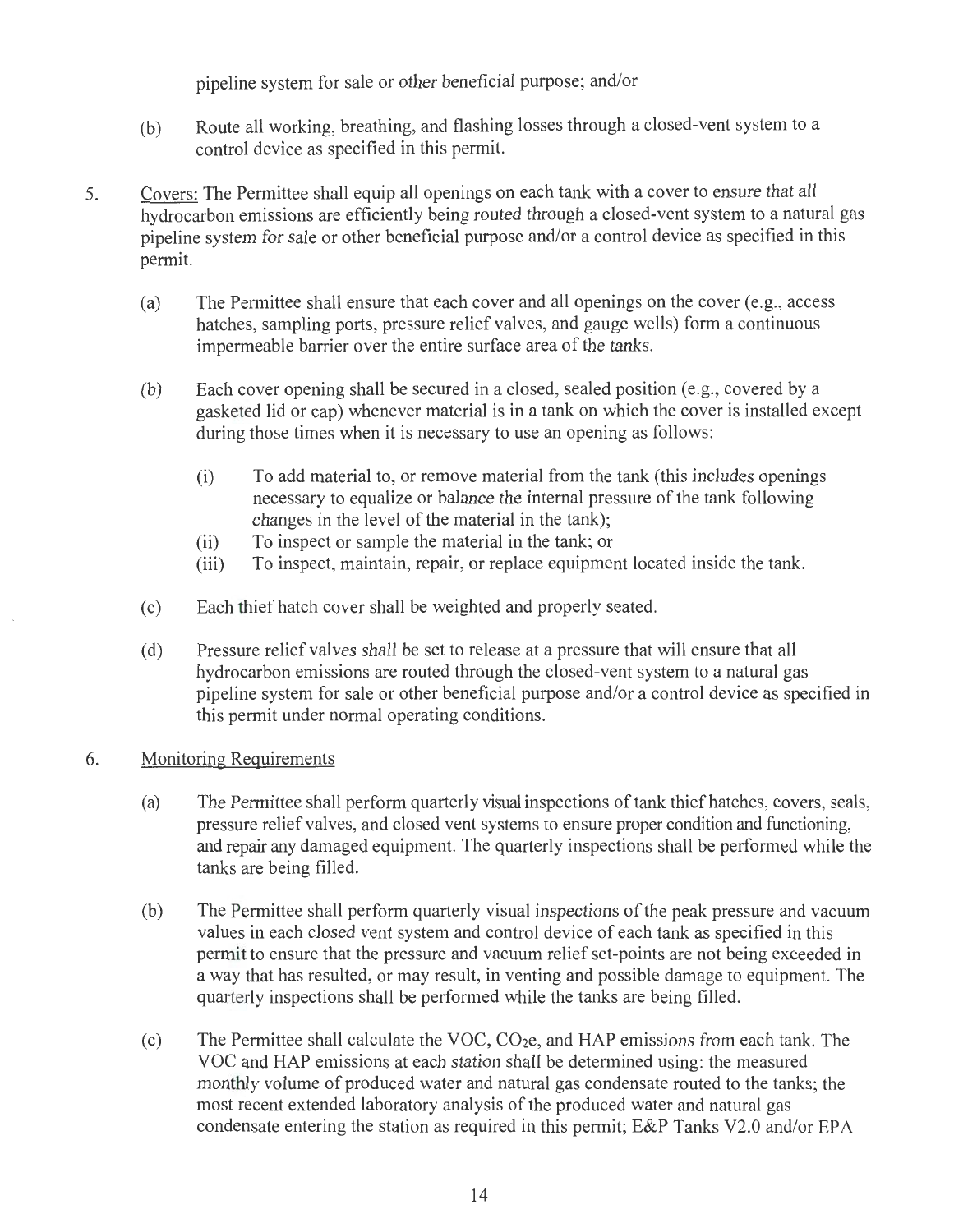Tanks 4.0.9d, as appropriate; and the most recent tested control efficiency of the control device being used, as required in this permit. Other calculation methods may be used upon prior written approval by the EPA.

## 7. Record Keeping Requirements

- (a) The Permittee shall maintain records of the monthly volume of produced water and natural gas condensate handled by each tank.
- (b) The Permittee shall maintain a record of all quarterly inspections. All inspection records shall include, at a minimum, the following information:
	- (i) The date of the inspection;
	- (ii) The findings of the inspection;
	- (iii) Any required repairs; and
	- (iv) The inspector's name and signature.
- ( c) The Permittee shall maintain records of the date of installation of each tank, the manufacturer specifications, and all scheduled maintenance and repairs.
- (d) The Permittee shall maintain records of the VOC,  $CO<sub>2</sub>e$ , and HAP emission calculations for each tank.

### **F. Requirements for Control Systems for Hydrocarbon Emissions**

- 1. Closed-Vent Systems: The Permittee shall meet the following requirements for closed-vent systems:
	- (a) Each closed-vent system shall route all hydrocarbon emissions from the natural gas condensate storage tanks and produced water storage tanks to a natural gas pipeline system for sale or other beneficial purpose and/or a control device as specified in this section of the permit.
	- (b) All vent lines, connections, fittings, valves, pressure relief valves, or any other appurtenance employed to contain and collect hydrocarbon emissions to transport them to a natural gas pipeline system for sale or other beneficial purpose and/or a control device as specified in this section of the permit shall be maintained and operated properly at all times.
	- ( c) Each closed-vent system shall be designed to operate with no detectable hydrocarbon emissions, as required in this permit.
	- (d) If any closed-vent system contains one or more bypass devices that could be used to divert all or a portion of the hydrocarbon emissions, from entering a natural gas pipeline system for sale or other beneficial purpose and/or a control device as specified in this section of the permit, the Permittee shall meet one of following requirements for each bypass device:
		- (i) At the inlet to the bypass device that could divert the hydrocarbon emissions away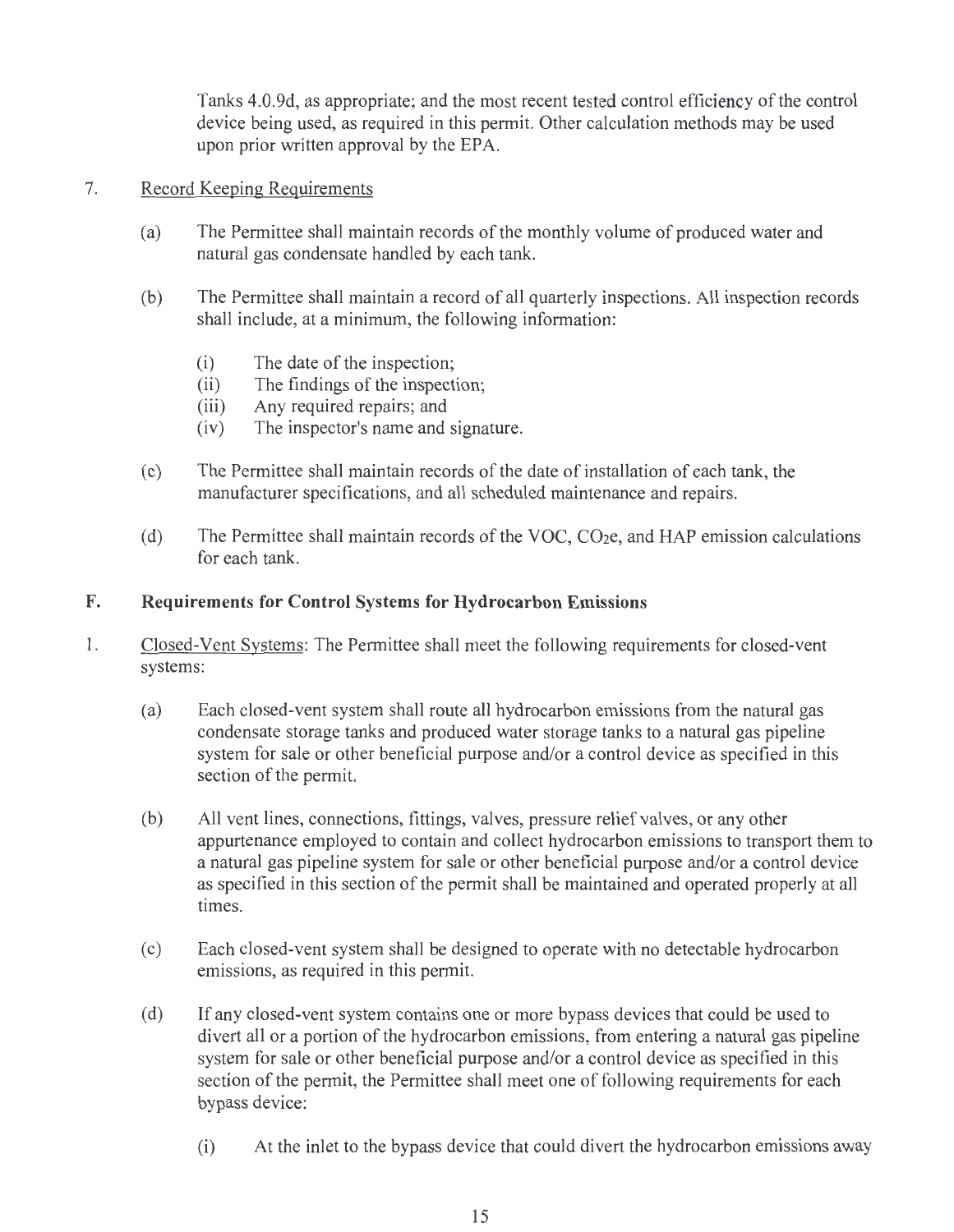from a natural gas pipeline or a control device and into the atmosphere, properly install, calibrate, maintain, and operate a flow indicator that is capable of taking continuous readings and sounding an alarm when the bypass device is open such that hydrocarbon emissions are being, or could be, diverted away from a natural gas pipeline or a control device and into the atmosphere; or

- (ii) Secure the bypass device valve installed at the inlet in the non-diverting position using a car-seal or a lock-and-key type configuration.
- (e) Low leg drains, high point bleeds, analyzer vents, open-ended valves or lines, and safety devices are not subject to the requirements applicable to bypass devices.
- 2. Enclosed Combustors and Utility Flares: The Permittee shall meet the following requirements for enclosed combustors and utility flares:
	- (a) Follow, for each enclosed combustor or utility flare, manufacturer written operating instructions, procedures and maintenance schedule to ensure good air pollution control practices for minimizing emissions;
	- (b) Ensure, for each enclosed combustor or utility flare, that there is sufficient capacity to reduce the mass content of VOCs in the hydrocarbon emissions routed to it by at least 95% for the minimum and maximum volumetric flow rate and BTU content routed to the device;
	- ( c) Operate each enclosed combustor or utility flare such that the mass content of V OCs in the hydrocarbon gas emissions routed to it are reduced by at least 95%; and
	- ( d) Ensure that each utility flare is designed and operated in accordance with requirements of the General Provisions for the New Source Performance Standards (NSPS A) at §60.18(b), for such flares except for §§60.18(c)(2) and 60.18(f)(2) for those utility flares operated with an auto ignition system.
	- (e) The Permittee shall ensure that each enclosed combustor is:
		- (i) A model demonstrated by a manufacturer to the meet the 95% VOC destruction efficiency requirements of the New Source Performance Standards for Crude Oil and Natural Gas Production, Transmission and Distribution at 40 CFR part 60, subpart 0000 (NSPS 0000), using the procedure specified in §60.5413(d), by the due date of the first annual report; or
		- (ii) Demonstrated to meet the 95% VOC destruction efficiency requirements of NSPS 0000 using EPA-approved performance test methods specified in  $§60.5413(b).$
	- (f) The Permittee shall ensure that each enclosed combustor and utility flare is:
		- (i) Operated properly at all times that hydrocarbon emissions are routed to it;
		- (ii) Operated with a liquid knock-out system to collect any condensable vapors (to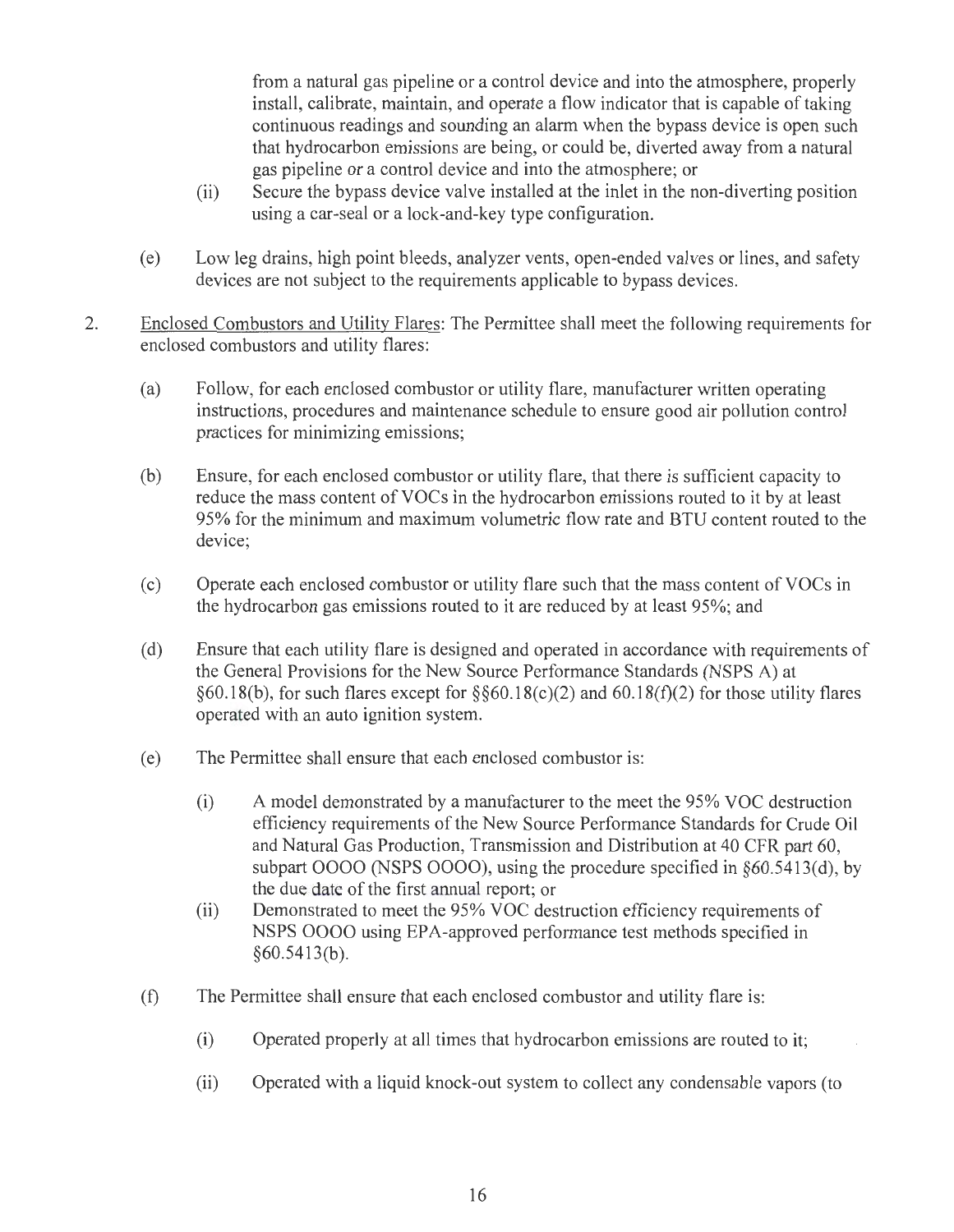prevent liquids from going through the control device);

- (iii) Equipped with a flash-back flame arrestor;
- (iv) Equipped with one of the following:
	- *(A)* A continuous burning pilot flame, a thermocouple, and a malfunction alarm and notification system if the pilot flame fails; or
	- *(B)* An electronically controlled auto-ignition system with a malfunction alarm and notification system if the flame fails while hydrocarbon gas emissions are flowing to the enclosed combustor or utility flare;
- (v) Equipped with a continuous recording device, such as a chart recorder, data logger or similar device, or connected to a SCADA system, to monitor and document proper operation of the enclosed combustor or utility flare;
- (vi) Maintained in a leak-free condition; and
- (vii) Operated with no visible smoke emissions, as defined in EPA Reference Method 22 of 40 CFR part 60, appendix A.
- 3. Other Control Devices: Upon written approval by the EPA, the Permittee may use control devices other than those listed above that are capable of reducing the mass content of VOCs in the hydrocarbon gas routed to it by at least 95%, provided that:
	- (a) In operating such control devices, the Permittee shall follow the manufacturer's written operating instructions, procedures, and maintenance schedule to ensure good air pollution control practices for minimizing emissions;
	- (b) The Permittee shall ensure there is sufficient capacity to reduce the mass content of VOCs in the hydrocarbon gas emissions routed to such other control devices by at least 95% for the minimum and maximum natural gas volumetric flow rate and BTU content routed to each device; and
	- ( c) The Permittee shall operate such a control device to reduce the mass content of VOCs in the produced natural gas and natural gas emissions routed to it by at least 95%.
- 4. Testing Requirements:

Within 180 days after initial startup at each station, and every 5 years thereafter, the Permittee shall conduct a performance test of the closed-vent system to demonstrate that it is operating in a leak-free condition, and a performance test of the control device to which hydrocarbon emissions are routed, to demonstrate 95% destruction efficiency.

- (a) Testing of the closed vent system shall be conducted in accordance with EPA Reference Method 21, listed in 40 CFR part 60, appendix A.
- (b) Testing of the enclosed combustor VOC destruction efficiency shall be conducted in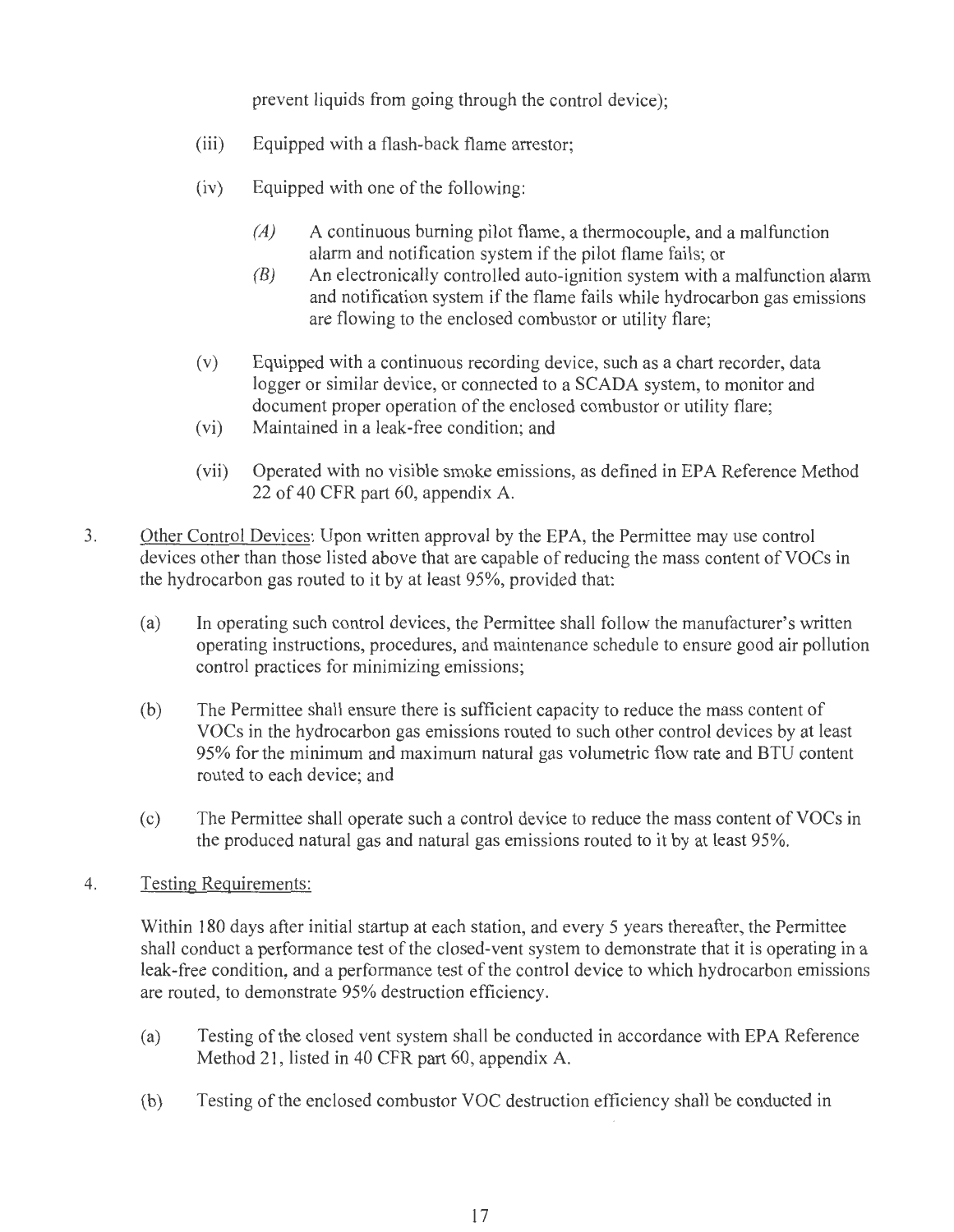accordance with EPA Reference Method 25A, listed in 40 CFR part 60, appendix A.

- (c) A 95% destruction efficiency can be assumed for utility flares provide they are designed and operated in accordance with  $\S60.18(b)$  of NSPS A.
- (d) The Permittee may submit a written request to the EPA for an alternate testing method, but shall only use that test method upon receipt of written approval by the EPA.

# 5. Monitoring Requirements:

- (a) The Permittee shall monitor the operation of each enclosed combustor and utility flare to confirm proper operation as follows:
	- (i) Continuously monitor the enclosed combustor and utility flare operation, using a malfunction alarm and notification system for failures, and checking the alarm and notification system for proper operation whenever an operator is on site, at a minimum quarterly;
	- (ii) Monitor for visible smoke during operation of any enclosed combustor, utility flare, or pit flare each time an operator is on site, at a minimum quarterly. Upon observation of visible smoke, use EPA Reference Method 22 of 40 CFR part 60, appendix A, to confirm that no visible smoke emissions are present. The observation period shall be 1 hour. Visible smoke emissions are present if smoke is observed emitting from the enclosed combustor, utility flare, or pit flare for more than two (2) minutes in any one (1) hour; and
	- (iii) Respond to any observation of improper monitoring equipment operation or any malfunction and notification alarm system to ensure the monitoring equipment is returned to proper operation as soon as practicable and safely possible after an observation or an alarm sounds.
- (b) Where sufficient to meet the monitoring requirements the Permittee may use a SCADA system to monitor and record the required data.
- (c) The Permittee shall calculate VOC,  $NO<sub>X</sub>$ ,  $CO$ ,  $CO<sub>2</sub>e$ , and HAP emissions from each enclosed combustor and utility flare using the following:
	- (i) The monitored volume of standing, working, breathing, and flashing gases from the natural gas condensate storage tanks and produced water storage tanks, as required in this permit;
	- (ii) The most recent extended laboratory analysis of the natural gas condensate received at each station;
	- (iii) The most recent performance test results of the closed-vent system and control device;
	- (iv) The emission factors in AP-42 Chapter 1 .4, Natural Gas Combustion; and
	- (v) The emission factors provided in 40 CFR part 98, subpart C, Tables C-1 and C-2,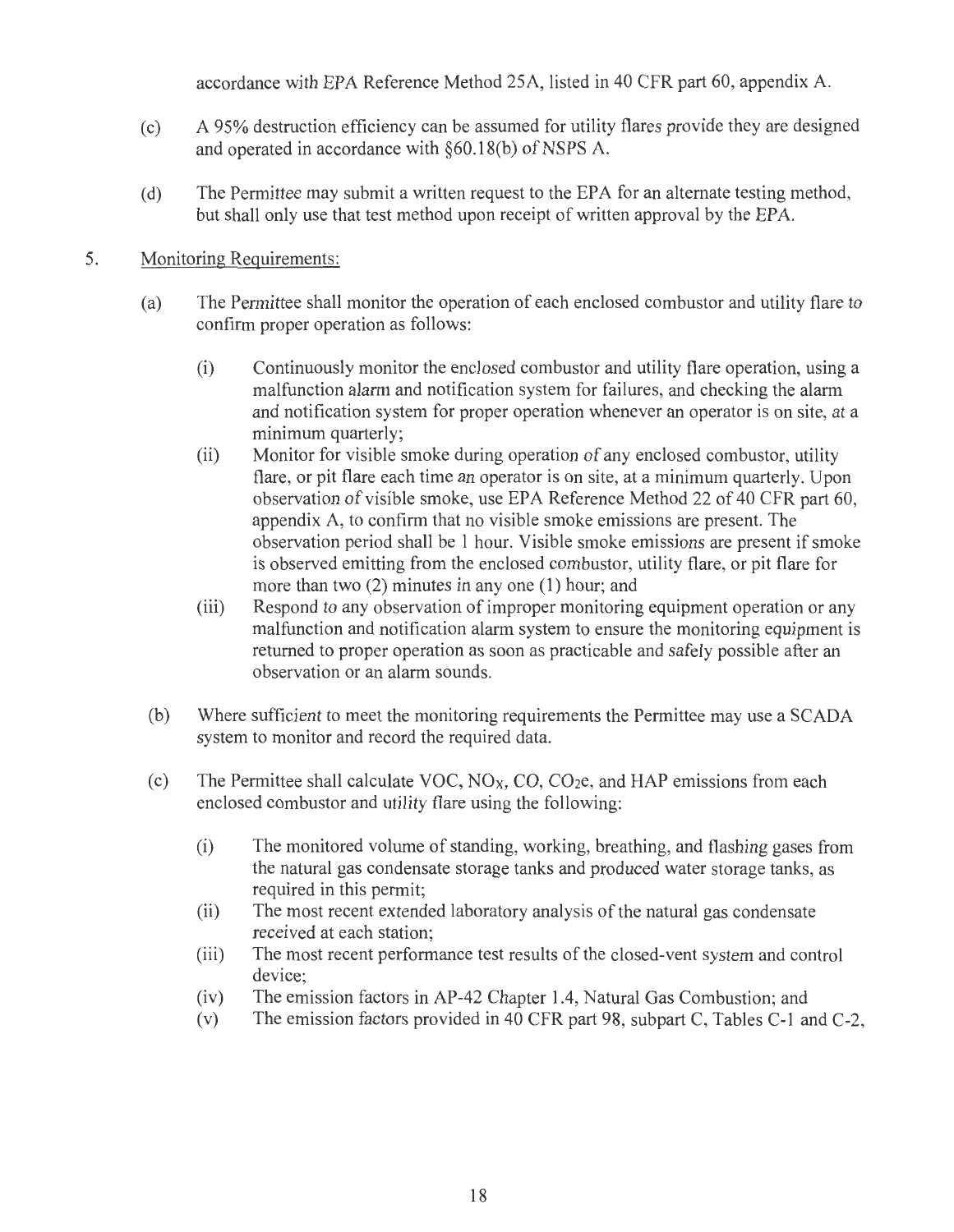for the combustion of natural gas.

# 6. Recordkeeping Requirements

The Permittee shall keep records of the following:

- (a) The site-specific design input parameters provided by the manufacturer or vendor and used to properly size each control device to assure the minimum 95% reduction requirements;
- (b) All required monitoring of the control device operations;
- ( c) Any deviations from the operating parameters specified in the manufacturer or vendor site-specific designs. The records shall include the control's total operating time during the calendar month in which the exceedance occurred, the date, time and length of time that the parameters were exceeded, and the corrective actions taken and any preventative measures adopted to operate the controls within that operating parameter;
- (d) Any instances in which any closed-vent system or control device was bypassed or down in each calendar month, the reason for each incident, its duration, and the corrective actions taken and any preventative measures adopted to avoid such bypasses or downtimes;
- (e) Any instances in which the pilot flame is not present in an enclosed combustor or the utility flare while hydrocarbon emissions are vented to it, the date and times that the pilot was not present and the corrective actions taken or any preventative measures adopted to improve the operation of the pilot flame;
- (f) Any instances in which the thermocouple (or other heat sensing monitoring device) installed to detect the presence of a flame in an enclosed combustor or engineered flare while hydrocarbon emissions are vented to it is not operational, the time period during which it was not operational, and the corrective measures taken;
- (g) Any instances in which the recording device installed to record data from the thermocouple is not operational;
- (h) Any time periods in which visible emissions are observed emanating from a control system; and
- (i) The VOC,  $NO<sub>X</sub>$ , CO, CO<sub>2</sub>e, and HAP emissions calculations included in the consecutive 12-month total for all units covered by this permit.

# **G. Requirements for Truck Loading Operations**

- 1. The Permittee shall operate truck loading operations such that the emission limits in this permit are met.
- 2. The Permittee shall install, operate and maintain a piping system designed for submerged loading by either bottom loading or loading through a submerged fill pipe. The submerged fill pipe shall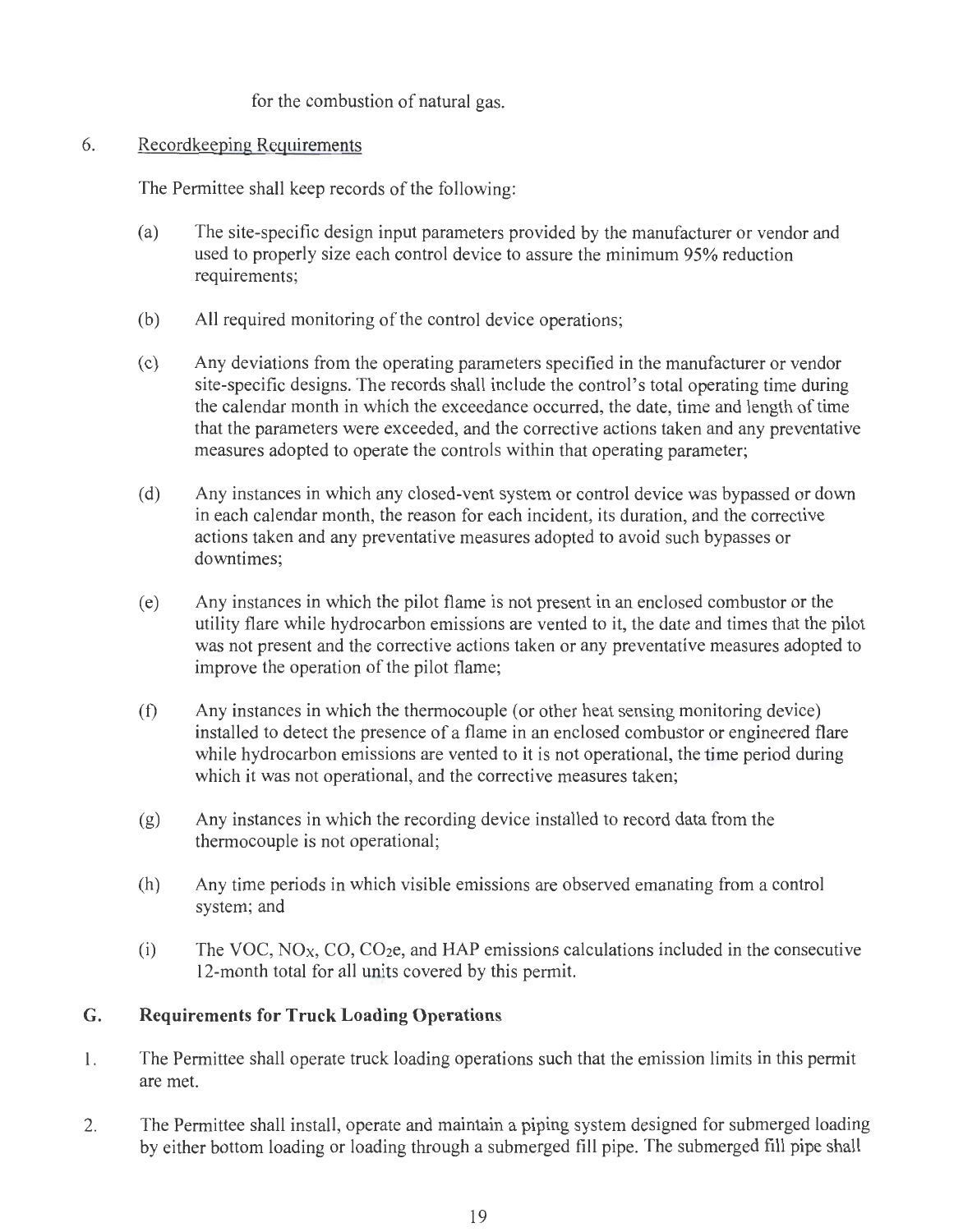be no more than 12 inches from the bottom of the truck tank. The Permittee shall not conduct truck loading operations unless submerged loading is used.

- 3. Monitoring Requirements: VOC, CO2e, and HAP emissions from the truck loading operations for each calendar month shall be calculated by the Permittee using the following:
	- (a) The total measured volume of natural gas condensate, in barrels, loaded for the month;
	- (b) The actual physical and chemical properties of the liquid and its associated vapors from the most recent extended laboratory analysis of the natural gas condensate and produced water received at the station;
	- (c) The procedures outlined in AP-42 Chapter 5.2, Transportation and Marketing of Petroleum Liquids for the actual method of truck loading for VOC, and HAP emissions; and
	- (d) The procedures outlined in 40 CFR part 98 Mandatory Green House Gas Reporting for CO<sub>2</sub>e emissions.

## 4. Recordkeeping Requirements

- (a) Records shall be kept by the Permittee of the manufacturer specifications and all scheduled maintenance and repairs on the truck-loading equipment.
- (b) Records shall be kept of the VOC, CO2e, and HAP emissions calculations included in the consecutive 12-month total for all units covered by this permit.

## **H. Requirements for Pneumatic Pumps, Pneumatic Controllers, Compressor Blowdowns**

## 1. Pneumatic Pumps and Controllers

ż

- (a) The Permittee shall install, maintain, and operate any pneumatic pumps and controllers such that the consecutive 12-month emission limit requirements in this permit will be met. This shall be achieved by meeting one or more of the following emission control techniques:
	- (i) Operate air-actuated controllers and pneumatic pumps;
	- (ii) Operate solar or electric-actuated controllers and pneumatic pumps;
	- (iii) Operate low-bleed with natural gas actuated controllers (6 standard cubic feet per hour);
	- (iv) Operate no-bleed with natural gas actuated controllers;
	- (v) Route the emissions discharge streams to an operating system designed to recover and inject the emissions into a natural gas gathering pipeline system for sale or other beneficial purpose, such as fuel supply; and/or
	- (vi) Route the discharge stream to a control device as specified in this permit.
- (b) Each natural gas actuated pneumatic pump and controller shall be operated and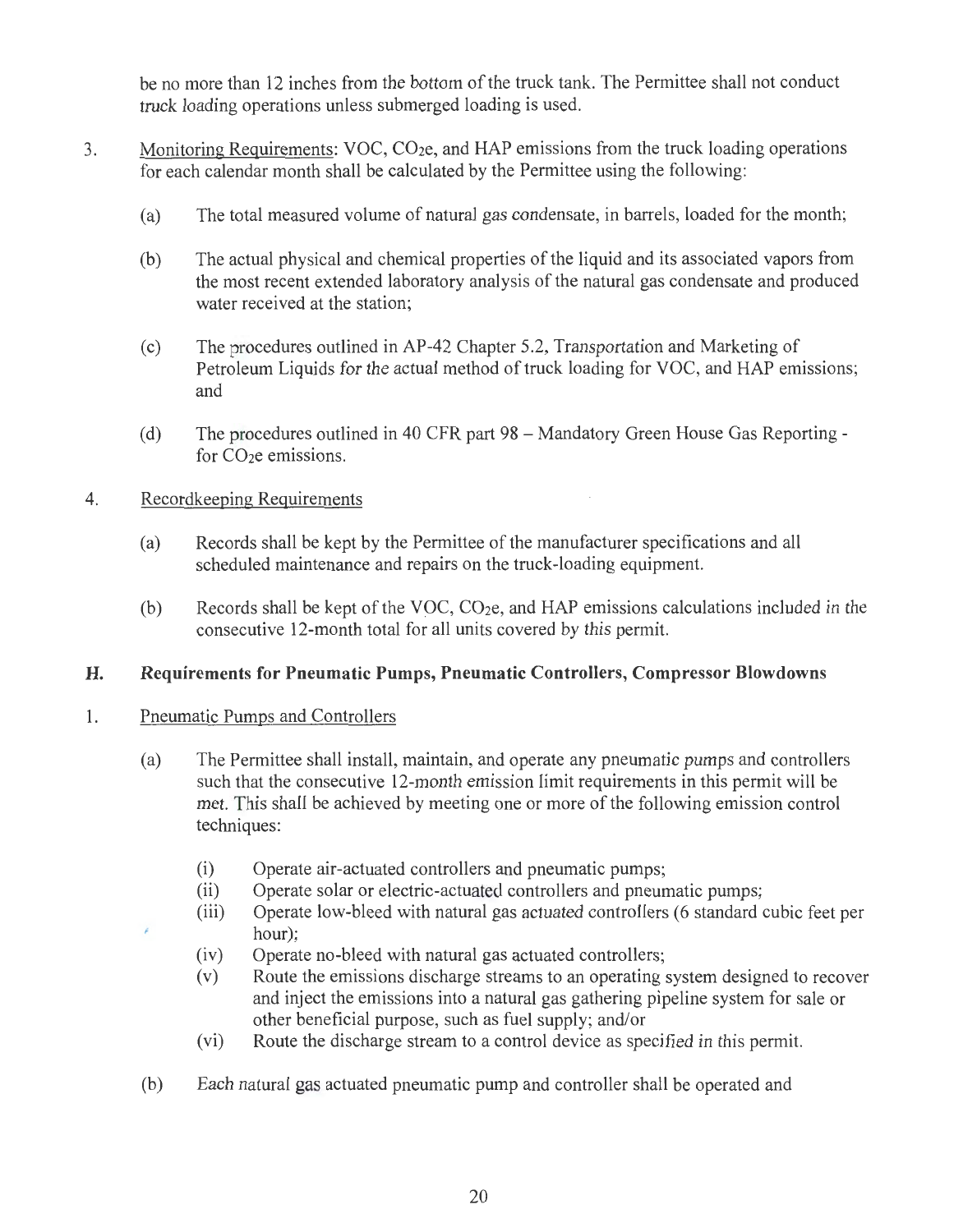maintained according to the manufacturer specifications.

- ( c) Records shall be kept of the date of installation, the manufacturer specifications and all scheduled maintenance and repairs for each natural gas actuated pneumatic pump and controller.
- ( d) Records shall be kept of a description of the steps taken to minimize the emissions from any natural gas actuated pneumatic pump and controller, and a description of emission estimation methods used to calculate VOC, CO<sub>2</sub>e, and HAP emissions.
- ( e) Emissions from all natural gas actuated pneumatic pumps and controllers shall be included in the entire Stations 1-6 operation's consecutive 12-month total.

#### 2. Compressor Blowdowns

- (a) During manual and automated blow down episodes associated with maintenance or repair, hydrate clearing, emergency operations, equipment depressurization, etc., the Permittee shall limit emissions such that the emission limits in this permit are met.
- (b) The Permittee's personnel shall remain on site during manual blow downs.
- ( c) The Permittee shall keep a record of the date and time of each compressor blowdown event; the volume of gas released during the episode, calculated based on a representative emission factor; and a description of emission estimation methods used to calculate the VOC, CO<sub>2</sub>e, and HAP emissions.
- (d) Compressor blowdown emissions shall be included in the consecutive 12-month total of all units covered by this permit.

# **I. Requirements for Equipment Leaks from Closed-Vent Systems**

- 1. The Permittee shall minimize leaks of hydrocarbon gases from each connector, valve, pump, flange, open ended line, or any other appurtenance employed to contain and collect vapors and transport them such that the emission limits in this permit are met.
- 2. The Permittee shall develop a written inspection protocol, approved by the EPA, based on audio, visual, and olfactory inspection.
- 3. The Permittee shall visit each station on a quarterly basis to inspect all closed-vent systems for leaks using the EPA approved inspection protocol, and document the inspection.
- 4. Any leaks detected in any closed-vent system shall be addressed immediately unless the repair requires resources not currently available. If the resources are not available, the leak shall be addressed as soon as practical, but no longer than before the next quarterly inspection.
- 5. Emissions from equipment leaks shall be determined by assuming 8,760 hours of operation in a year and with maximum leakage of all components. The annual VOC emissions rate from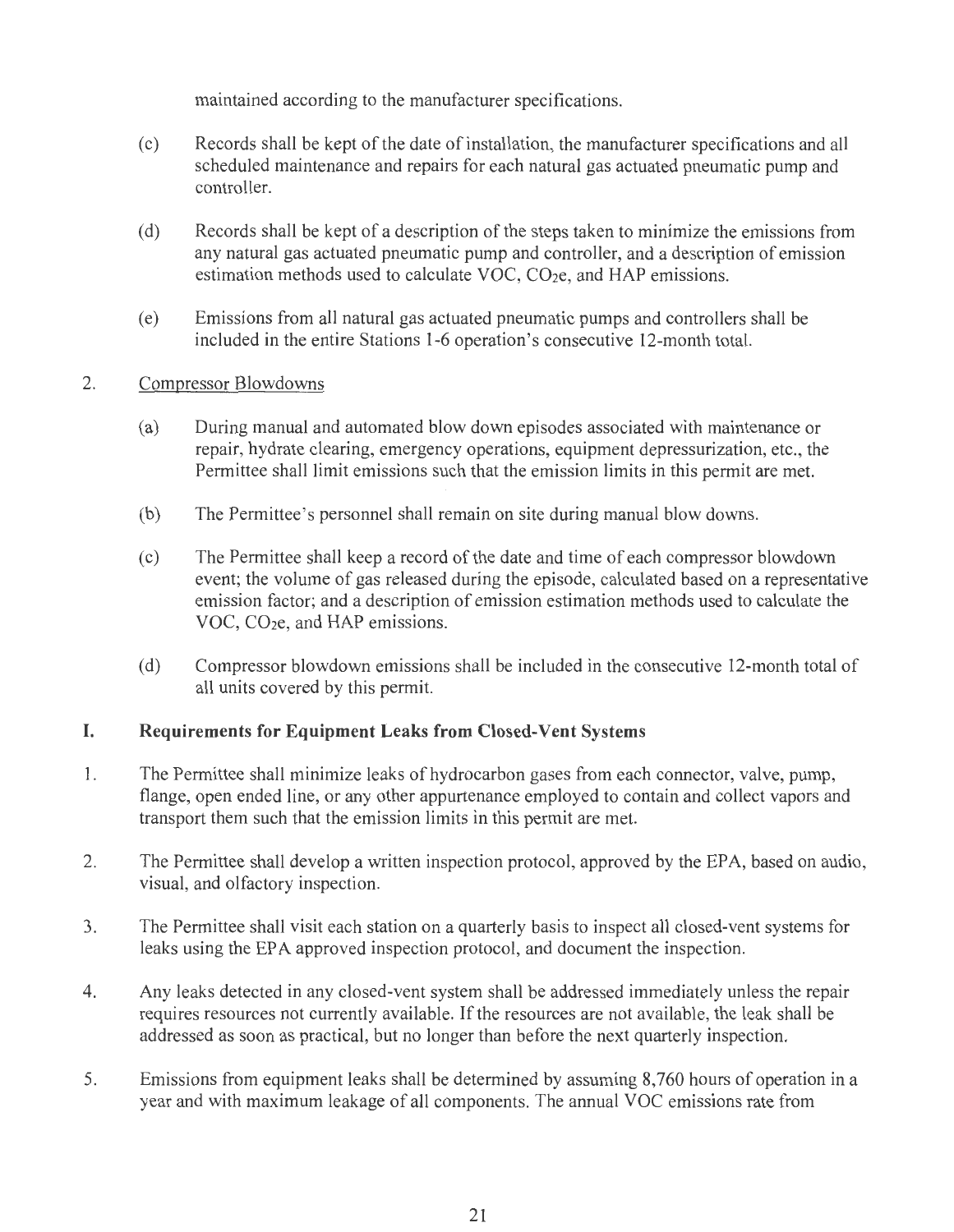equipment leaks shall be no more than 9.4 tpy.

# **J. Requirements for Minimizing Fugitive Dust**

# 1. Work Practice and Operational Requirements

- (a) The Permittee shall take all reasonable precautions to prevent fugitive dust emissions at each station and shall construct, maintain, and operate each station to minimize fugitive dust emissions. Reasonable precautions include, but are not limited to the following:
	- (i) Use, where possible, of water or chemicals for control of dust during construction and operations, grading of roads, or clearing of land;
	- (ii) Application of asphalt, water, or other suitable chemicals on unpaved roads, materials stockpiles, and other surfaces, located at the facilities, that can create airborne dust;
	- (iii) The prompt removal from paved surfaces, located at the station, of earth or other material that does or may become airborne; or
	- (iv) Restricting vehicle speeds.
- (b) The Permittee shall prepare and implement a written fugitive dust emission prevention plan, approved by the EPA, that specifies the reasonable precautions to be taken and the procedures to be followed to prevent fugitive dust emissions.

## 2. Monitoring Requirements

- (a) The Permittee shall survey the station during construction and operation to determine if there are obvious visible dust plumes. This survey must be done at a minimum once per week in all active areas and during daylight hours.
- (b) The Permittee shall document the results of the survey, including the date and time of the survey, identification of the cause of any visible dust plumes observed, and the precautions taken to prevent continued fugitive dust emissions.

# 3. Recordkeeping Requirements

The Permittee shall maintain records for 5 years that document the fugitive dust prevention plan, the periodic surveys, and the reasonable precautions that were taken to prevent fugitive dust emissions.

# **K. Requirements for Records Retention**

- 1. The Permittee shall retain all records required by this permit for a period of at least 5 years from the date the record was created.
- 2. Records shall be kept at each station and/or the location that has day-to-day operational control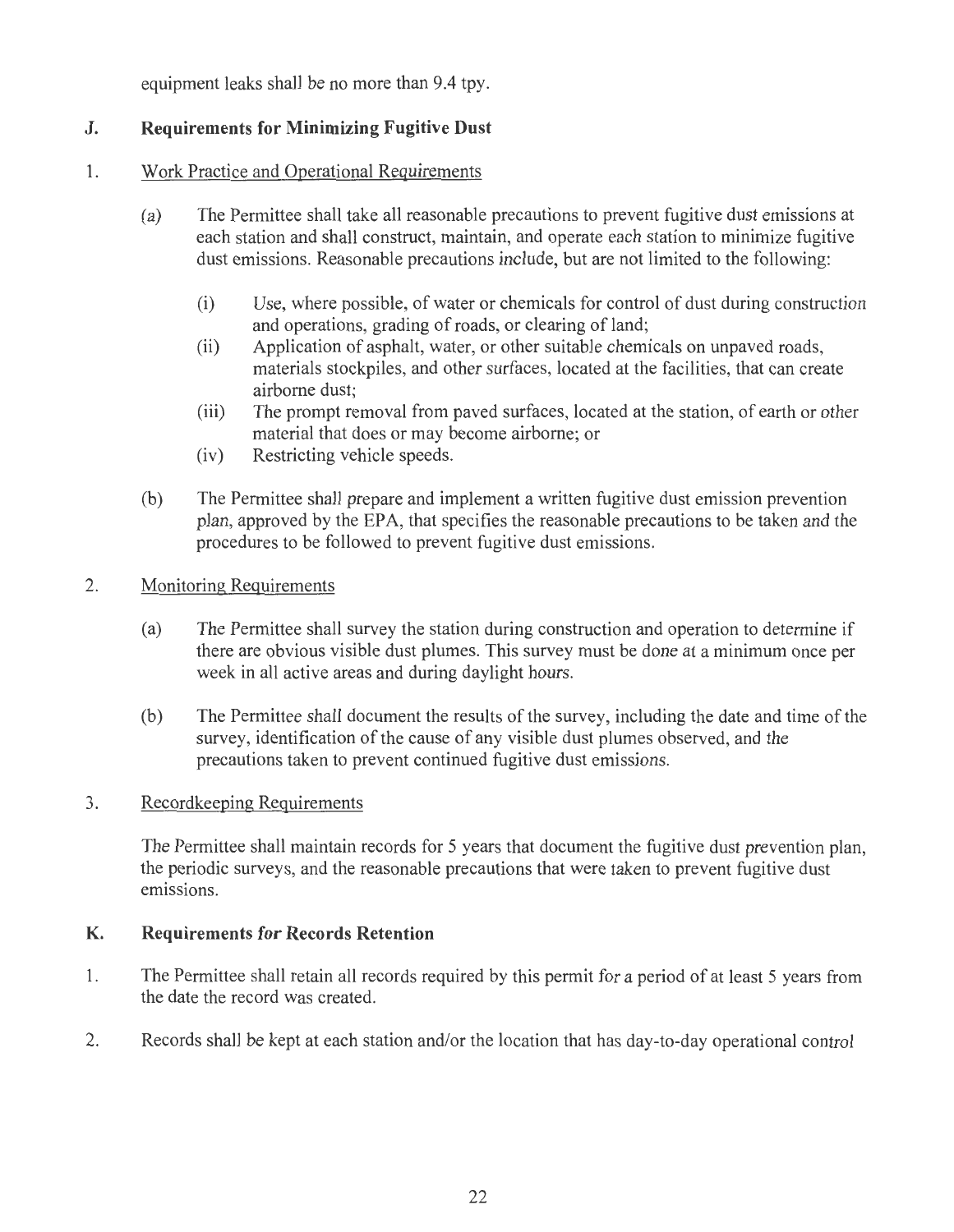over the operations.

# **L. Requirements for Reporting**

## 1. Annual Emission Reports

- (a) The Permittee shall submit a written annual report of the actual annual emissions from all emission units at the facility each year no later than April 1<sup>st</sup>. The annual report shall cover the period for the previous calendar year. All reports must be certified to truth and accuracy by the person responsible for CAA compliance for the Permittee.
- (b) The report shall include  $NO<sub>X</sub>$ , CO, and CH<sub>2</sub>O emissions.
- (c) The report shall be submitted via electronic mail to  $R8AirPermitting@epa.gov$ .
- 2. All other documents required to be submitted under this permit, with the exception of the **Annual Emission Reports,** shall be submitted to:

U.S. Environmental Protection Agency Region 8 Office of Enforcement, Compliance & Environmental Justice Air Toxics and Technical Enforcement Program, 8ENF-AT 1595 Wynkoop Street Denver, Colorado 80202 All documents may be submitted electronically to  $R8A$ ir $Re$  portEnforcement $@$ epa.gov.

- 3. The Permittee shall submit a written LDAR monitoring report each year no later than April  $1<sup>st</sup>$ . The annual report shall include the semi-annual LDAR monitoring results for the previous calendar year.
- 4. The Permittee shall promptly submit to the EPA a written report of any deviations of emission or operational limits and a description of any corrective actions or preventative measures taken. A "prompt" deviation report is one that is post marked or submitted via electronic mail to r8airreportenforcement@epa.gov as follows:
	- (a) Within 30 days from the discovery of a deviation that would cause the Permittee to exceed the emission limits or operational limits if left un-corrected for more than 5 days after discovering the deviation;
	- (b) Within 30 days from the discovery of an equipment leak as a result of the semi-annual LDAR monitoring; and
	- (c) By April  $1<sup>st</sup>$  for the discovery of a deviation of record keeping or other permit conditions during the preceding calendar year that do not affect the Permittee's ability to meet the emission limits.
- 5. The Permittee shall submit a written report for any required performance tests to the EPA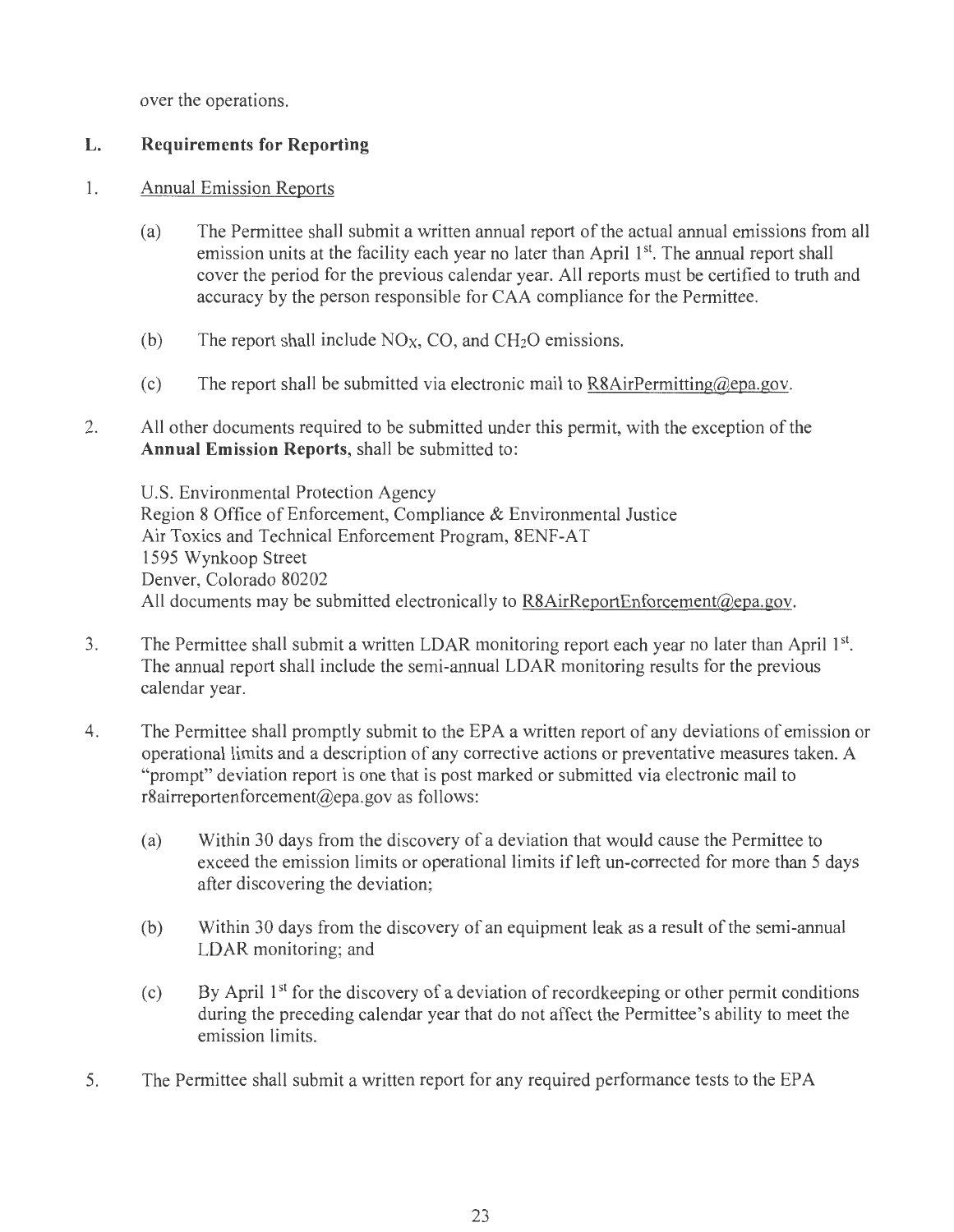Regional Office within 60 days after completing the tests.

6. The Permittee shall submit any record or report required by this permit upon EPA request.

# **II. General Provisions**

# **A. Conditional Approval**

Pursuant to the authority of 40 CFR part 49 .151 , the EPA hereby conditionally grants this permit to construct. This authorization is expressly conditioned as follows:

- l. *Document Retention and Availability:* This permit and any required attachments shall be retained and made available for inspection upon request at the location set forth herein.
- 2. *Permit Application:* The Permittee shall abide by all representations, statements of intent and agreements contained in the application submitted by the Permittee. The EPA shall be notified 10 days in advance of any significant deviation from the permit application as well as any plans, specifications or supporting data furnished.
- 3. *Permit Deviations:* The issuance of this permit may be suspended or revoked if the EPA determines that a significant deviation from the permit application, specifications, and supporting data furnished has been or is to be made. If the source is constructed, operated, or modified not in accordance with the terms of this permit, the Permittee will be subject to appropriate enforcement action.
- 4. *Compliance with Permit:* The Permittee shall comply with all conditions of this permit, including emission limitations that apply to the affected emissions units at the permitted facility/source. Noncompliance with any permit term or condition is a violation of the permit and may constitute a violation of the Clean Air Act and is grounds for enforcement action and for a permit termination or revocation.
- 5. *Fugitive Emissions:* The Permittee shall take all reasonable precautions to prevent and/or minimize fugitive emissions during the construction period.
- 6. *National Ambient Air Quality Standard and PSD Increment:* The permitted source shall not cause or contribute to a National Ambient Air Quality Standard violation or a PSD increment violation.
- 7. *Compliance with Federal and Tribal Rules, Regulations, and Orders:* Issuance of this permit does not relieve the Permittee of the responsibility to comply fully with all other applicable Federal and Tribal rules, regulations, and orders now or hereafter in effect.
- 8. *Enforcement:* It is not a defense, for the Permittee, in an enforcement action, to claim that it would have been necessary to halt or reduce the permitted activity in order to maintain compliance with the conditions of this permit.
- 9. *Facility/Source Modifications:* For proposed modifications, as defined in the TMNSR rule at §49.152(d), that would increase an emissions unit allowable emissions of a PSD, TMNSR, or hazardous pollutants above its existing permitted annual allowable emissions limit, the Permittee shall first obtain a permit modification pursuant to the TMNSR regulations approving the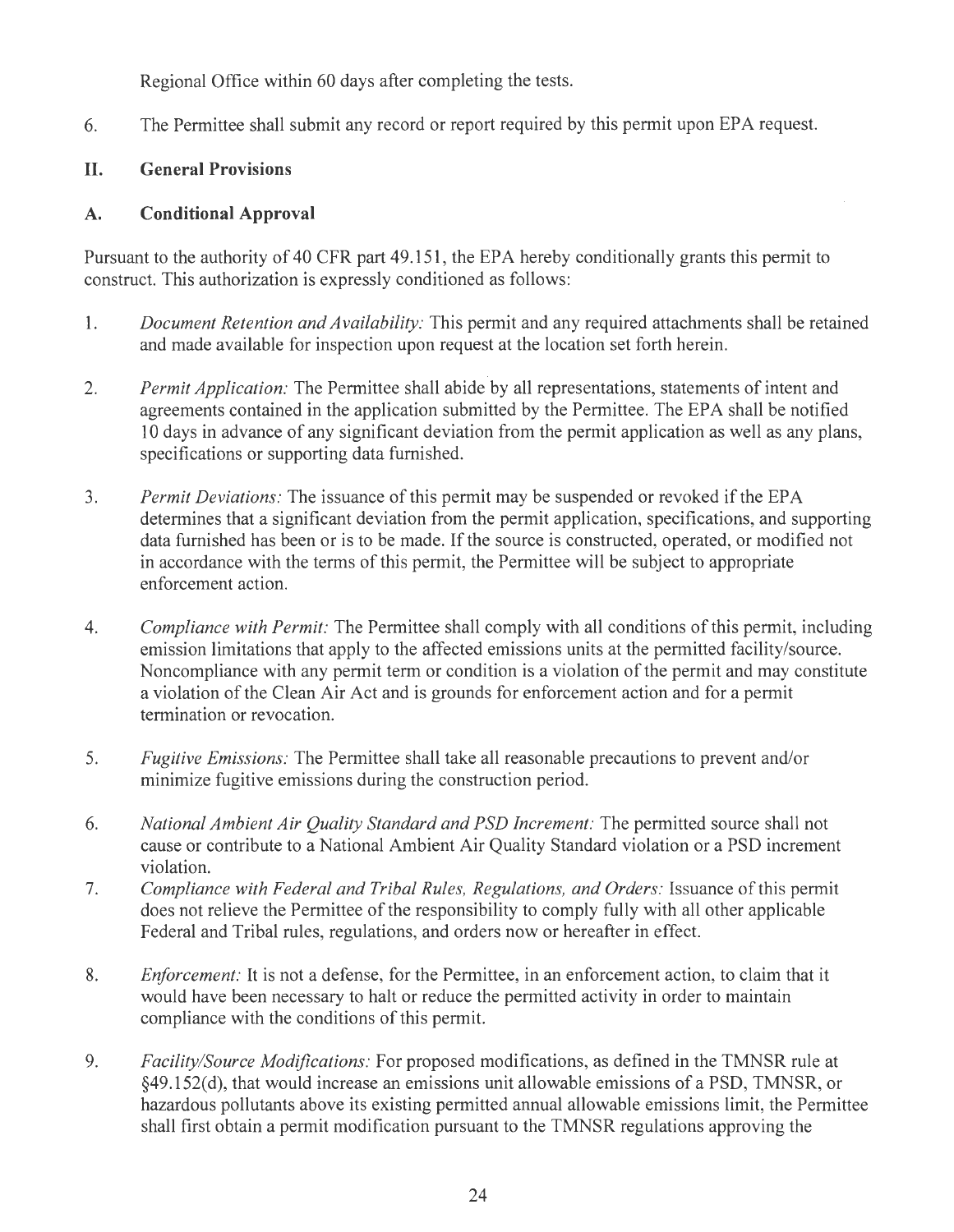increase. For a proposed modification that is not otherwise subject to review under the PSD or TMNSR regulations, such proposed increase in the annual allowable emissions limit shall be approved through an administrative permit revision as provided in the TMNSR rule at  $§49.159(f).$ 

- 10. *Relaxation of Legally and Practically Enforceable Limits:* At such time that a new or modified source within the permitted facility/source or modification of the permitted facility/source becomes a major stationary source or major modification solely by virtue of a relaxation in any legally and practically enforceable limitation which was established after August 7, 1980, on the capacity of the permitted facility/source to otherwise emit a pollutant, such as a restriction on hours of operation, then the requirements of the PSD regulations shall apply to the source or modification as though construction had not yet commenced on the source or modification.
- 11. *Revise, Reopen, Revoke and Reissue, or Terminate for Cause:* The permit may be revised, reopened, revoked and reissued, or terminated for cause. The filing of a request by the Permittee, for a permit revision, revocation and reissuance, or termination, or of a notification of planned changes or anticipated noncompliance does not stay any permit condition. The EPA may reopen a permit for a cause on its own initiative, e.g., if the permit contains a material mistake or the Permittee fails to assure compliance with the applicable requirements.
- 12. *Severability Clause:* The provisions of this permit are severable, and in the event of any challenge to any portion of this permit, or if any portion is held invalid, the remaining permit conditions shall remain valid and in force.
- 13. *Property Rights:* The permit does not convey any property rights of any sort or any exclusive privilege.
- 14. *Information Requests:* The Permittee shall furnish to the EPA, within a reasonable time, any information that the EPA may request in writing to determine whether cause exists for revising, revoking and reissuing, or terminating the permit or to determine compliance with the permit. For any such information claimed to be confidential, you shall also submit a claim of confidentiality in accordance with 40 CFR part 2, subpart B.
- 15. *Inspection and Entry:* The EPA or its authorized representatives may inspect the permitted facility/source during normal business hours for the purpose of ascertaining compliance with all conditions of this permit. Upon presentation of proper credentials, the Permittee shall allow the EPA or its authorized representative to:
	- (a) Enter upon the premises where a permitted facility/source is located or emissions-related activity is conducted, or where records are required to be kept under the conditions of the permit;
	- (b) Have access to and copy, at reasonable times, any records that are required to be kept under the conditions of the permit;
	- (c) Inspect, during normal business hours or while the permitted facility/source is in operation, any facilities, equipment (including monitoring and air pollution control